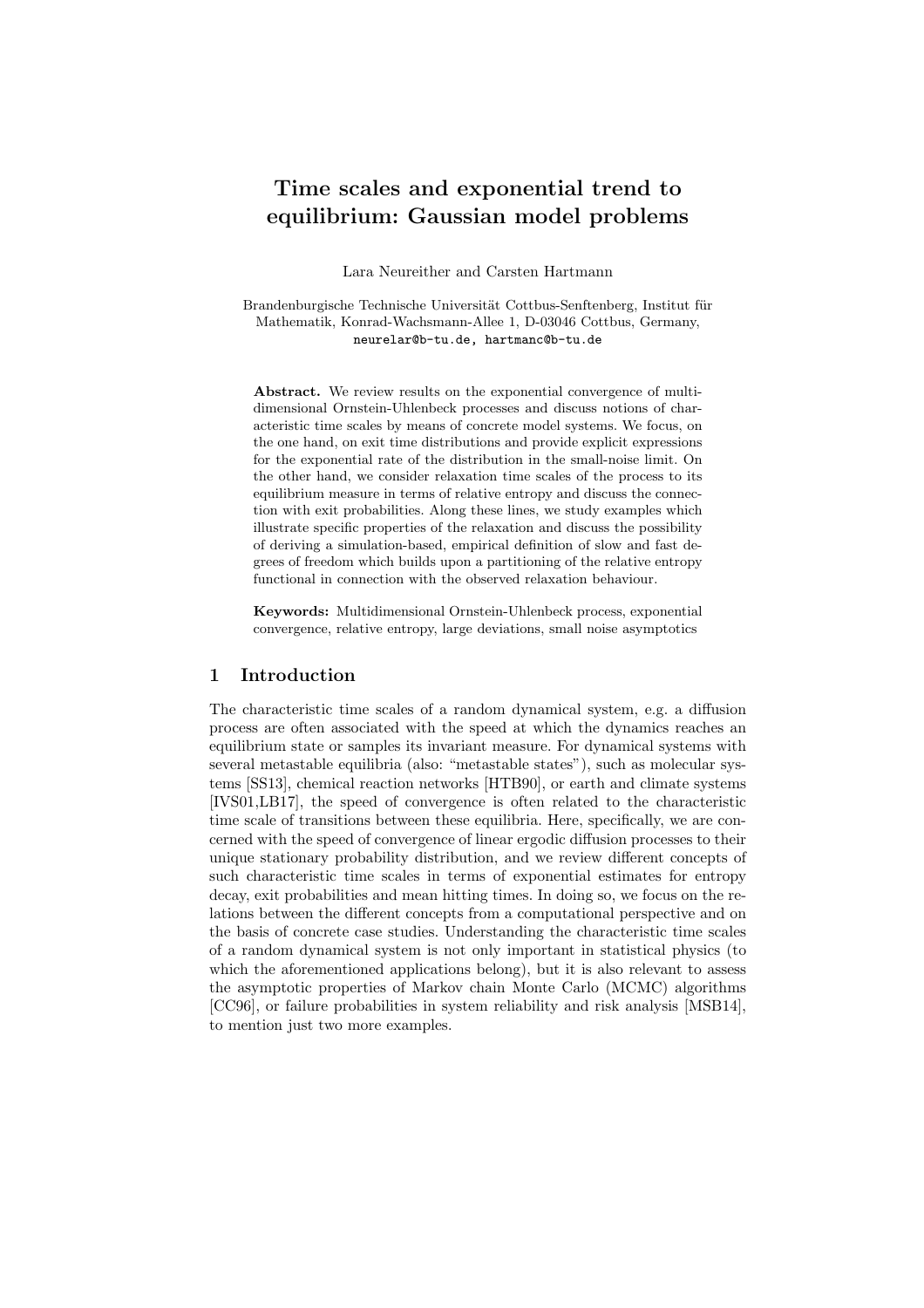Related work The analysis of characteristic time scales and exponential convergence to equilibrium is system specific, and various different approaches have been developed in the past. We refrain from giving a complete list of references (which would be difficult anyway), but focus on approaches that are most relevant for statistical mechanics applications. Specifically, for reversible and metastable Markov chains and diffusion processes that are relevant for the modelling and the simulation of many-particle systems and critical phase transitions, the analysis of the eigenvalues of the infinitesimal generator become a standard tool; see e.g. [BdH15,HS06] and the references therein. For a certain class of non-reversible diffusions, spectral properties have furthermore been analysed in connection with small-noise limits; see e.g. [Ven73,NH05] or [Ber13] for a tutorial review. Despite the limitation to reversible systems (satisfying detailed balance) or perturbations of such systems, the spectral approach is appealing, since it allows for an hierarchical decomposition of the dynamics, based on the eigenvalues and eigenfunctions of the associated semigroup or its generator [SS13]. The key observation here is that the eigenvalues close to the principal eigenvalue  $\lambda = 0$  represent characteristic time scales (sometimes called "implied time scales") that can be associated with the local transitions between metastable sets [BGK05,HMS04]; related results for small-noise diffusions that establish a link between dominant eigenvalues of a diffusion and exit times are discussed in, e.g., [EK87,Day87].

A more global perspective to the relaxation dynamics is provided by entropy estimates that can be used to prove exponential convergence to the stationary distribution. These approaches are based on certain functional inequalities like the Poincar´e and the (logarithmic) Sobolev inequality, and provide bounds for the convergence to the stationary distribution in the  $L^1$  norm in terms of relative entropy. These bounds utilize the celebrated Csiszár-Kullback-Pinsker inequality, and for reversible systems with potentials that are growing quadratically at infinity, the use of logarithmic Sobolev constants and relative entropy (or: Kullback-Leibler divergence) can be attributed to Bakry and Émery [BE85]. These results have then been generalized to nonlinear [MV00], non-reversible [ACJ08] and linear diffusions with degenerate noise [AE14], including generalizations of the Csiszár-Kullback-Pinsker inequality to relative entropies beyond the Kullback-Leibler divergence (see e.g. [AMTU01, Ch. 2.2]). For a survey of entropy techniques, functional inequalities and exponential convergence estimates, with a special focus on applications in molecular dynamics, we refer to [LS16]. An attempt to make the entropy estimates hierarchical, like it is done in spectral approaches, has been undertaken in [MS14], but a truly hierarchical approach is, to our knowledge, yet missing.

One motivation for studying exponential rates for the convergence to equilibrium is to devise MCMC methods that either sample the stationary distribution at a higher exponential rate (e.g. [KJZ17])) or reduce the variance of certain statistical estimators (e.g. [HSZ16]). Importance sampling and related variance reduction methods are naturally connected to large deviations principles, in that they are often applied in the context of small-noise diffusions [DW04,VEW12],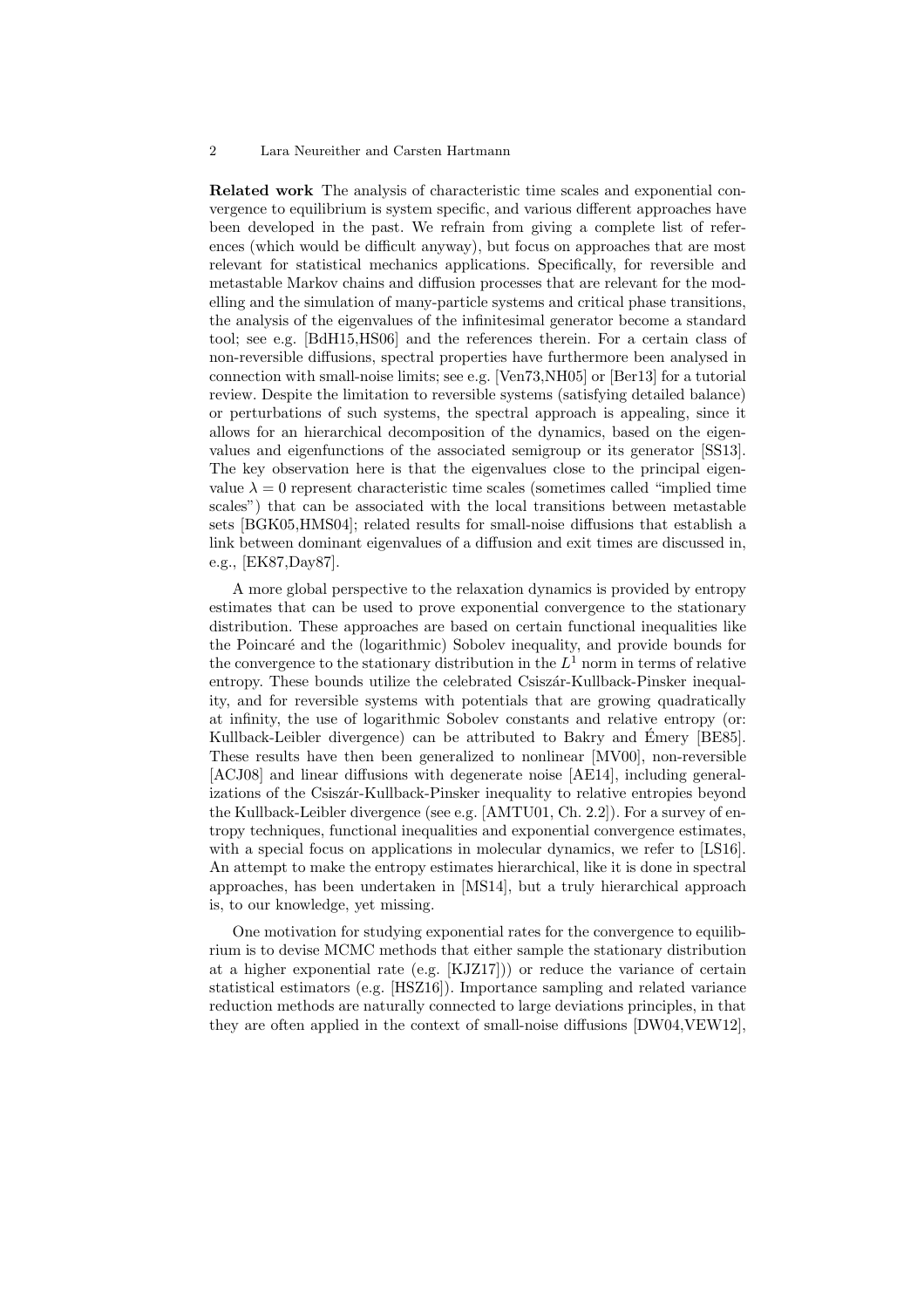for which MCMC methods are known to converge poorly, or ergodic sampling problems [CT15,RBS15] that can benefit from faster convergence to equilibrium; see also the seminal articles [FS97,FM95] for a discussion of the theoretical connection between large deviations and stochastic control from the viewpoint of viscosity solutions, and [JS14,SWH12] for applications in molecular dynamics.

Outline The rest of the article is structured as follows: In Section 2 we introduce the multidimensional Ornstein-Uhlenbeck (OU) process and briefly discuss its asymptotic properties for large times. Section 3 is devoted to a review of relevant entropy estimates for reversible, non-reversible and degenerate OU processes, which is contrasted with the Donsker-Varadhan and Freidlin-Wentzell large deviations approaches to the corresponding exit problem in Section 4. Numerical examples that illustrate the theoretical results are shown in Section 5, with a special focus on degenerate diffusions of Langevin type and slow-fast systems. The discussion is summarised in Section 6, and an outlook to possible future research directions is given.

# 2 Linear Systems

In this section we review some known results about linear stochastic differential equations based on the works [AE14] and [VF70] and discuss some concrete specifications for the problem at hand. For this we assume the following setting. Consider an Ornstein-Uhlenbeck process  $(X_t)_{(t\geq0)}$  where for each  $t, X_t \in \mathbb{R}^n$ which is described by the SDE

$$
dX_t = AX_t dt + C dW_t.
$$
\n(1)

Here  $A \in \mathbb{R}^{n \times n}$  is referred to as drift matrix,  $C \in \mathbb{R}^{n \times m}$  as diffusion matrix and  $W_t$  is standard m-dimensional Brownian motion and  $m \leq n$ .

The corresponding Fokker-Planck equation, which describes the time evolution of the probability density function  $\rho_t$  according to the dynamics given by  $(1)$ , reads

$$
\partial_t \rho_t = -\nabla \cdot (A\rho_t) + \frac{1}{2} \nabla^2 : (CC^T \rho_t), \tag{2}
$$

where  $\nabla^2$  is the Hessian matrix and  $A : B$  is the Frobenius inner product of two matrices A and B.

In order to guarantee a unique invariant distribution for our process, we impose the following assumptions on the matrices A and C.

**Assumption 1** The drift matrix  $A$  is stable (Hurwitz), i.e. all eigenvalues of  $A$ have strictly negative real part.

**Assumption 2** No eigenvector v of  $A<sup>T</sup>$  is in the kernel of  $C<sup>T</sup>$ .

Assumption 1 guarantees asymptotic stability of the dynamics and entails positive recurrence, whereas Assumption 2 guarantees spreading of the noise in every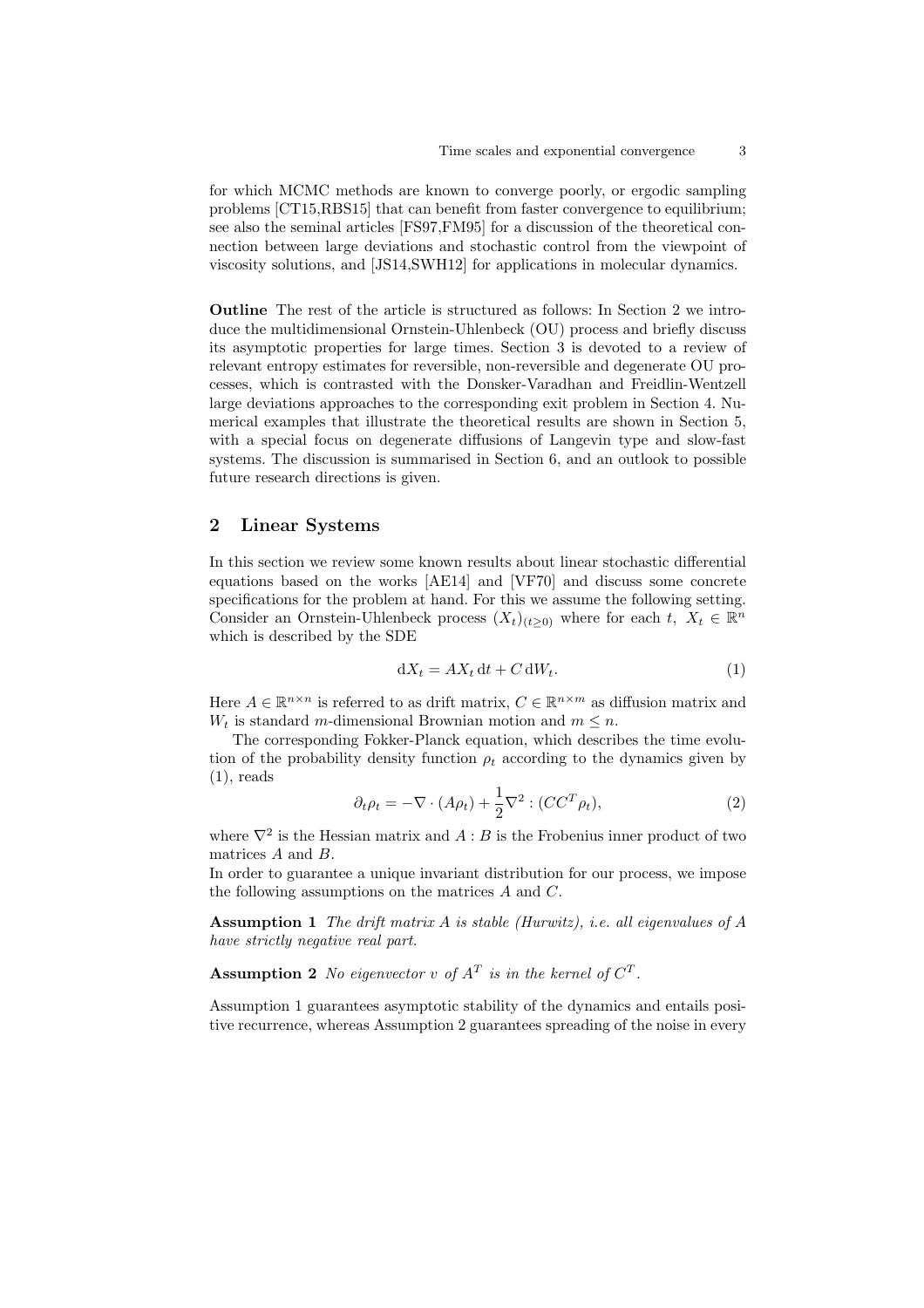direction of state space (irreducibility). Assumption 2 has many equivalent formulations, one of which is the complete controllability of the matrix pair  $(A, C)$ ; given a controlled ODE  $\dot{x}(t) = Ax(t) + Cu(t)$  with A, C as before, controllability means that there exists a bounded and measurable control  $u$  such that the origin  $x = 0$  can be reached from any point  $y \in \mathbb{R}^n$  in finite time. For further details we refer to [Zab09, Thm. 1.2] or [Ant05, Thm. 4.5]. With these assumptions at hand we are now ready to characterize the unique invariant distribution of (1).

Proposition 1. Assume that Assumptions 1 and 2 hold true. Then the Fokker-Planck equation (2) has a unique stationary state  $\rho_{\infty}$ , given by the probability density function of the normal distribution  $\mathcal{N}(0, \Sigma_{\infty})$ , with mean zero and covariance  $\Sigma_{\infty}$ . Furthermore the covariance matrix  $\Sigma_{\infty}$  is the unique positive definite solution to the Lyapunov equation

$$
A\Sigma_{\infty} + \Sigma_{\infty}A^T = -CC^T.
$$
 (3)

We will also refer to  $\rho_{\infty}$  as the invariant distribution of the process  $(X_t)_{(t>0)}$ described by (1). For a detailed proof we refer the reader to [AE14, Thm. 3.1].

Here, we aim at giving an intuitive explanation of the result. Consider the analytic solution to the SDE (1) for a deterministic initial condition  $X_0 = x_0$ , i.e. the initial covariance  $\Sigma_0$  fulfills  $\Sigma_0 = 0$ , which reads

$$
X_t = e^{At}x_0 + \int_0^t e^{A(t-s)} C dW_s.
$$

The mean  $\mu_t$  and covariance  $\Sigma_t$  of the process at time t are easily calculated. They fully characterize the distribution of the process at time  $t$ , since the dynamics are linear and hence the distributions will be gaussian at all times. Mean and covariance are calculated to be

$$
\mu_t = \mathbb{E}(X_t) = e^{At} x_0,
$$
  

$$
\Sigma_t = \mathbb{E}((X_t - \mu_t)(X_t - \mu_t)^T) = \int_0^t e^{A(t-s)} C C^T e^{A^T(t-s)} ds.
$$

Clearly,  $\mu_t \to 0$  as  $t \to \infty$ , since all eigenvalues of A have negative real part according to Assumption 1. For  $\Sigma_t$  we first note that, again by Assumption 1,  $\lim_{t\to\infty}\Sigma_t = \Sigma_\infty$  is well-defined. Further we observe that  $\lim_{t\to\infty}\Sigma_t = \Sigma_\infty$  is equivalent to  $\lim_{t\to\infty} \dot{\Sigma}_t = 0$ . Now,

$$
\dot{\Sigma}_t = A\Sigma_t + \Sigma_t A^T + CC^T
$$

and thus

$$
\lim_{t \to \infty} \Sigma_t = \Sigma_{\infty} \iff A\Sigma_{\infty} + \Sigma_{\infty}A^T + CC^T = 0.
$$

The same calculation goes through when the initial condition is not deterministic (i.e. when  $\Sigma_0 \neq 0$ ), but follows a absolutely continuous probability distribution. Uniqueness of the solution is not hard to prove either, and we refer to [Zab09, Thm. 2.7] for the details.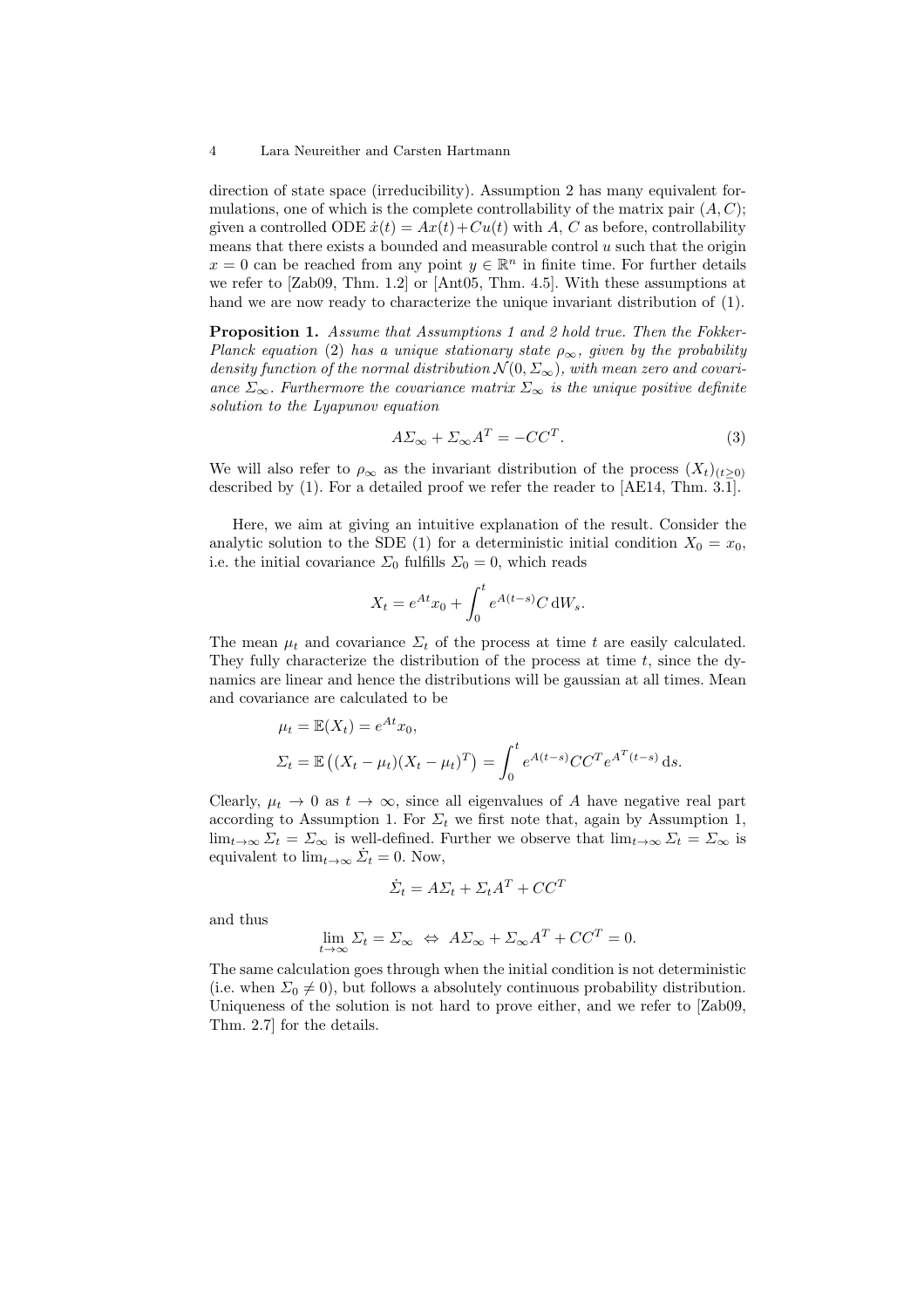# 3 Entropy decay

In this section we mainly review results by [AE14] who proved exponential convergence to equilibrium for densities evolving according to (2) under Assumptions 1 and 2. To this end, we first sketch the general procedure how to prove such results for the case of non-degenerate Fokker-Planck equations, which means  $rank(C) = n$  in our case. Afterwards we explain how the procedure is modified for the degenerate case, i.e.  $rank(C) < n$  and state the final result at the end of the section.

#### 3.1 Non-degenerate case

We start with the non-degenerate case which corresponds to an SDE of the form

$$
dX_t = AX_t dt + C dW_t.
$$
\n(4)

where A fulfills Assumption 1 and  $rank(C) = n$ . We assume the Bakry-Emery criterion

$$
\Sigma_{\infty}^{-1} \ge 2\lambda \ D^{-1} \tag{5}
$$

to hold, where we introduced the shorthand notation  $D = CC^T$ .

Exponential decay to equilibrium in relative entropy then follows from the steps described in the sequel. In the first step the time derivative of relative entropy is computed

$$
-I(\rho_t|\rho_\infty) := \frac{\mathrm{d}}{\mathrm{d}t} H(\rho_t|\rho_\infty) = -\frac{1}{2} \int \left(\nabla \log \frac{\rho_t}{\rho_\infty}\right)^T D\left(\nabla \log \frac{\rho_t}{\rho_\infty}\right) \rho_t \,\mathrm{d}x \le 0. \tag{6}
$$

The functional  $I$  is called *Fisher information*. One would like to find an estimate of form  $-I(\rho_t|\rho_\infty) \leq -\lambda H(\rho_t|\rho_\infty)$  since integration of this inequality yields exponential convergence of  $H(\rho_t|\rho_\infty)$  to zero with rate  $\lambda > 0$ . In the second step - aiming at finding such an estimate - the time derivative of the Fisher information is computed (for details see e.g. [AMTU01,ACJ08])

$$
\frac{\mathrm{d}}{\mathrm{d}t}I(\rho_t|\rho_\infty) = -\frac{1}{2} \int \left(\nabla \log \frac{\rho_t}{\rho_\infty}\right)^T D\Sigma_\infty^{-1} D\left(\nabla \log \frac{\rho_t}{\rho_\infty}\right) \rho_t \,\mathrm{d}x - F,\qquad(7)
$$

where  $F \geq 0$ . The third step consists of applying the Bakry-Emery condition (5) to (7) which yields

$$
\frac{\mathrm{d}}{\mathrm{d}t}I(\rho_t|\rho_\infty)\leq -\lambda \int \left(\nabla \log \frac{\rho_t}{\rho_\infty}\right)^T D\left(\nabla \log \frac{\rho_t}{\rho_\infty}\right) \rho_t = -2\lambda I(\rho_t|\rho_\infty). \tag{8}
$$

Integrating the last inequality in time from 0 to t and using Gronwall's Lemma, we get exponential decay of the Fisher information  $I(\rho_t|\rho_\infty) \leq e^{-2\lambda t} I(\rho_0|\rho_\infty)$ . Integrating instead from t to  $\infty$ , using  $-I = dH/dt$ , we find

$$
-I(\rho_t|\rho_\infty) \le -2\lambda H(\rho_t|\rho_\infty),\tag{9}
$$

which is the sought inequality. Integration of  $(9)$  from 0 to t, Gronwall's Lemma then yields

$$
H(\rho_t|\rho_\infty) \le H(\rho_0|\rho_\infty)e^{-2\lambda t}.
$$
\n(10)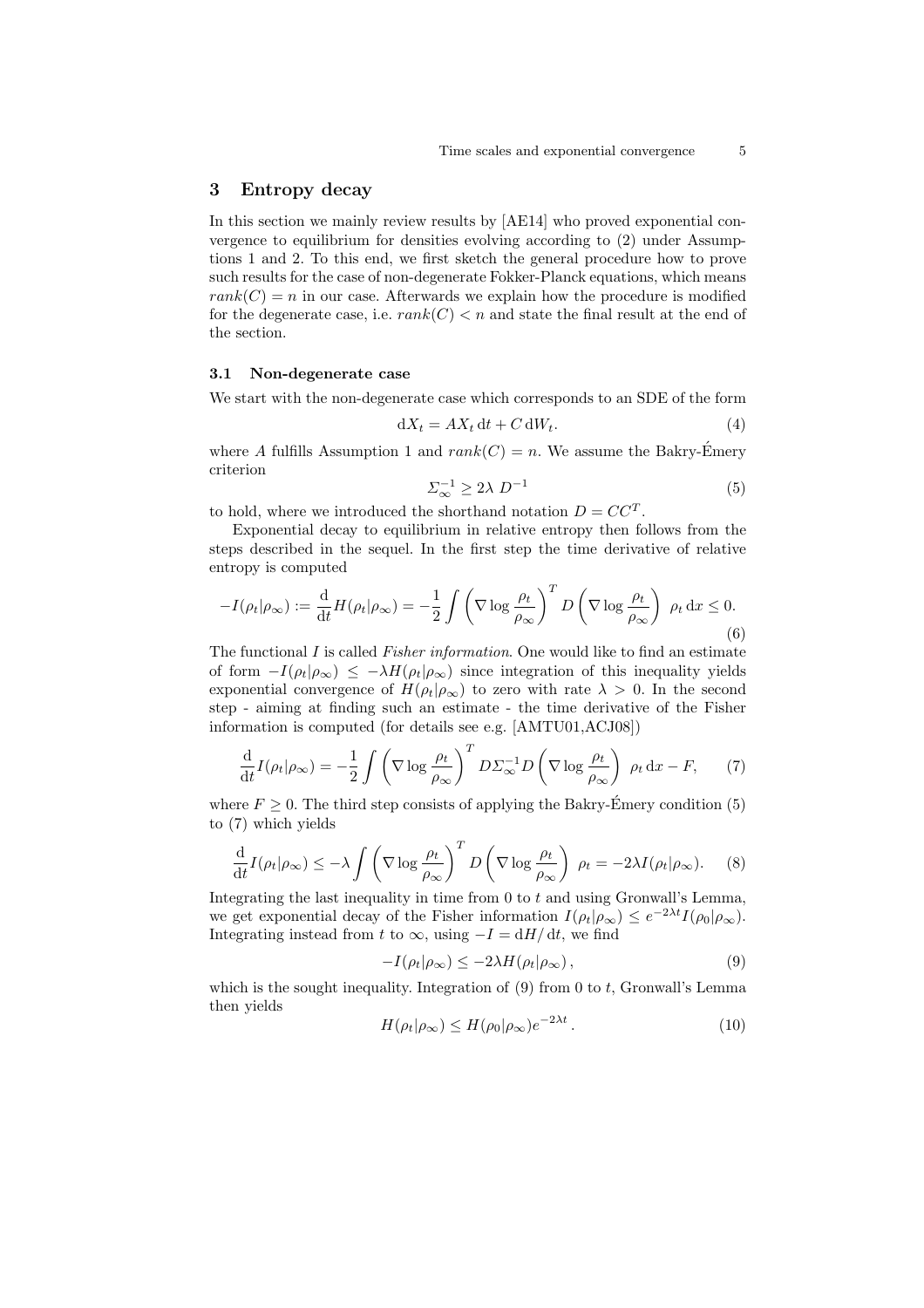#### 3.2 Degenerate case

In the degenerate case, i.e.  $rank(D) < n$  the usual Bakry-Emery condition (5) cannot hold since  $D$  is not invertible. Also, due to the rank deficiency of  $D, I$  is not strictly positive anymore but only positive semidefinite. Hence the decay in relative entropy may not be strictly monotonous, but can also exhibit plateaus.

In order to achieve strict monotonicity in the decay of relative entropy, the Fisher information  $I$  is replaced by a modified Fisher information  $S$  where the degenerate diffusion matrix D is replaced by a non-degenerate matrix  $P > 0$ 

$$
S(\rho_t|\rho_{\infty}) = \int \left(\nabla \log \frac{\rho_t}{\rho_{\infty}}\right)^T P\left(\nabla \log \frac{\rho_t}{\rho_{\infty}}\right) \rho_t \, \mathrm{d}x.
$$

The key ingredients in order to obtain exponential decay in relative entropy are then to prove exponential decay of the functional  $S(\rho_t|\rho_\infty)$  and to see that  $P \geq \frac{c_P}{2}D$  for some positive constant  $c_P$ , by which the exponential decay of the Fisher information follows and hence (8).

In order to establish exponential decay of  $S(\rho_t|\rho_\infty)$  its time derivative is computed, yielding (cf. [AE14, Prop. 4.5])

$$
\frac{\mathrm{d}}{\mathrm{d}t}S(\rho_t|\rho_\infty) = -\int \left(\nabla \log \frac{\rho_t}{\rho_\infty}\right)^T \left[QP + PQ^T\right] \left(\nabla \log \frac{\rho_t}{\rho_\infty}\right) \rho_t \,\mathrm{d}x - F_P,\tag{11}
$$

where  $Q := \sum_{\infty} A^T \Sigma_{\infty}^{-1}$  and  $F_P \geq 0$ . The result which replaces the Bakry-Emery criterion (5) is given in [AE14, Lem. 4.3] and is indispensable for the proof. It yields the existence of a positive definite matrix  $P$  such that

$$
QP + PQ^T \ge 2\lambda P \tag{12}
$$

where either  $\lambda = \nu = \min \{ \Re(\lambda) : -Av = \lambda v \} > 0$  if A is diagonalizable (i.e. if all eigenvalues have the same geometric and algebraic multiplicity) or  $\lambda = \nu - \varepsilon$  for some  $\varepsilon > 0$  if at least one eigenvalue is defective (i.e. if geometric and algebraic multiplicity do not agree). Equations  $(11)$  and  $(12)$  then take the role of  $(7)$  and  $(5)$ , which yields the exponential decay of the functional S. Noting that we can find a constant  $c_P$  such that  $P \geq \frac{c_P}{2}D$ , it follows that the Fisher information decays exponentially, which entails the exponential decay of the relative entropy. The results are summarized in the following Theorem (cf. [AE14, Thm. 4.9]).

**Theorem 1.** Consider the SDE (1) with associated Fokker-Planck equation  $(2)$ , and let Assumptions 1 and 2 hold. Define  $\nu = \min \{ \Re(\lambda) : -Av = \lambda v \} > 0$  to be the smallest eigenvalue of  $-A$  and suppose that  $H(\rho_0|\rho_\infty)<\infty$ .

(i) If all eigenvalues of A are non-defective, then there exists a constant  $c \geq 1$ such that

$$
H(\rho_t|\rho_\infty) \le cH(\rho_0|\rho_\infty)e^{-2\nu t} \quad \forall t \ge 0.
$$

(ii) If one or more eigenvalues are defective, then there exists a constant  $c_{\varepsilon} > 1$ for all  $\varepsilon \in (0, \nu)$ , such that

$$
H(\rho_t|\rho_\infty) \le c_\varepsilon H(\rho_0|\rho_\infty)e^{-2(\nu-\varepsilon)t} \quad \forall t \ge 0.
$$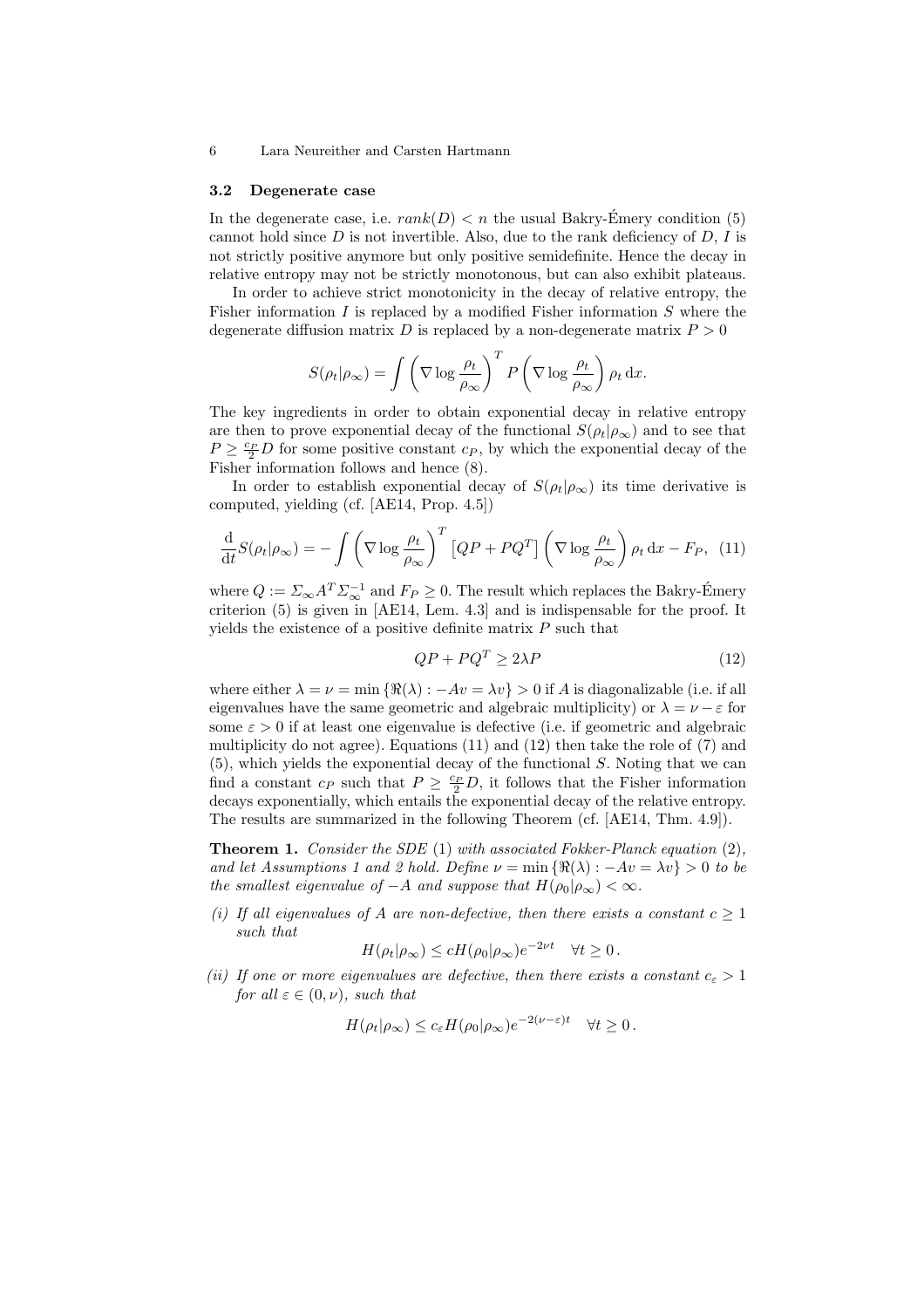The actually observed relaxation behaviour is explored in section 5 where we investigate the influence of temperature and the choice of initial conditions. Further, we study the occurence of plateaus in the decay and processes with multiple time scales.

# 4 Small noise

If the principal eigenvalue of the drift matrix  $A$  in the SDE  $(1)$  is simple, then the Csiszár-Kullback-Pinsker inequality together with the entropy estimate in Theorem 1 implies that (see e.g. [BV05] and the references therein)

$$
\|\rho_t - \rho_\infty\|_{L^1(\mathbb{R}^n)} \le \sqrt{2cH(\rho_0|\rho_\infty)}\,e^{-\nu t}\,,\tag{13}
$$

where  $\nu$  is minus the real part of the principal eigenvalue of A and  $c \geq 1$  is a constant. Note, however, that at low temperature (i.e. for small noise) the stationary distribution  $\rho_{\infty}$  of (1) shrinks to a point mass  $\delta_0$  concentrated at the origin  $x = 0$ , and as a consequence the upper bound in (13) degrades for most initial data.

In this case the above estimate may not be so informative, and spectral estimates come into play. Under the Assumptions 1 and 2 it is a known result from [MPP02] that the infinitesimal generator

$$
L = \frac{1}{2}CC^{T} : \nabla^{2} + (Ax) \cdot \nabla \tag{14}
$$

associated with (1) has a compact resolvent and therefore a discrete spectrum in  $L^p(\mathbb{R}^n, \rho_\infty)$  for  $1 < p < \infty$  that can be completely characterized in terms of the eigenvalues of the matrix  $A$ ; in particular, all eigenvalues of  $L$  have multiplicity 1 if and only if  $A$  is diagonalizable, and the eigenvalues are independent of  $p$  for  $1 < p < \infty$ . (For  $p = 1$ , the spectrum of L is the closed left-half plane [MPP02].)

For reversible systems with  $A = A^T$  and C being a scalar multiple of the identity  $I_{n\times n}$ , the spectral properties of L imply exponential convergence of the weighted density  $\eta_t = \rho_t/\rho_\infty$  to  $\eta_\infty = 1$  in  $L^2(\mathbb{R}^n, \rho_\infty)$ . For this reason time scales in molecular dynamics are conventionally associated with the dominant eigenvalues of  $L$  (see e.g.  $[SS13]$ ), but it is easy to see that this setting requires that  $\eta_0 \in L^2(\mathbb{R}^n, \rho_\infty)$  which is equivalent to the assumption that  $\rho_0$ is in  $L^2(\mathbb{R}^n, \rho_{\infty}^{-1})$ ; even in the simple situation at hand, this is quite restrictive in that it excludes many standard cases, such as sharp Gaussian or point-like initial conditions.

### 4.1 Large deviations: exit from a set

Here we describe an alternative characterization of the speed of convergence that is based on large deviations arguments and that includes non-reversible systems. To this end, we scale the diffusion matrix according to

$$
C \mapsto \sqrt{\beta^{-1}}C, \quad \beta > 0. \tag{15}
$$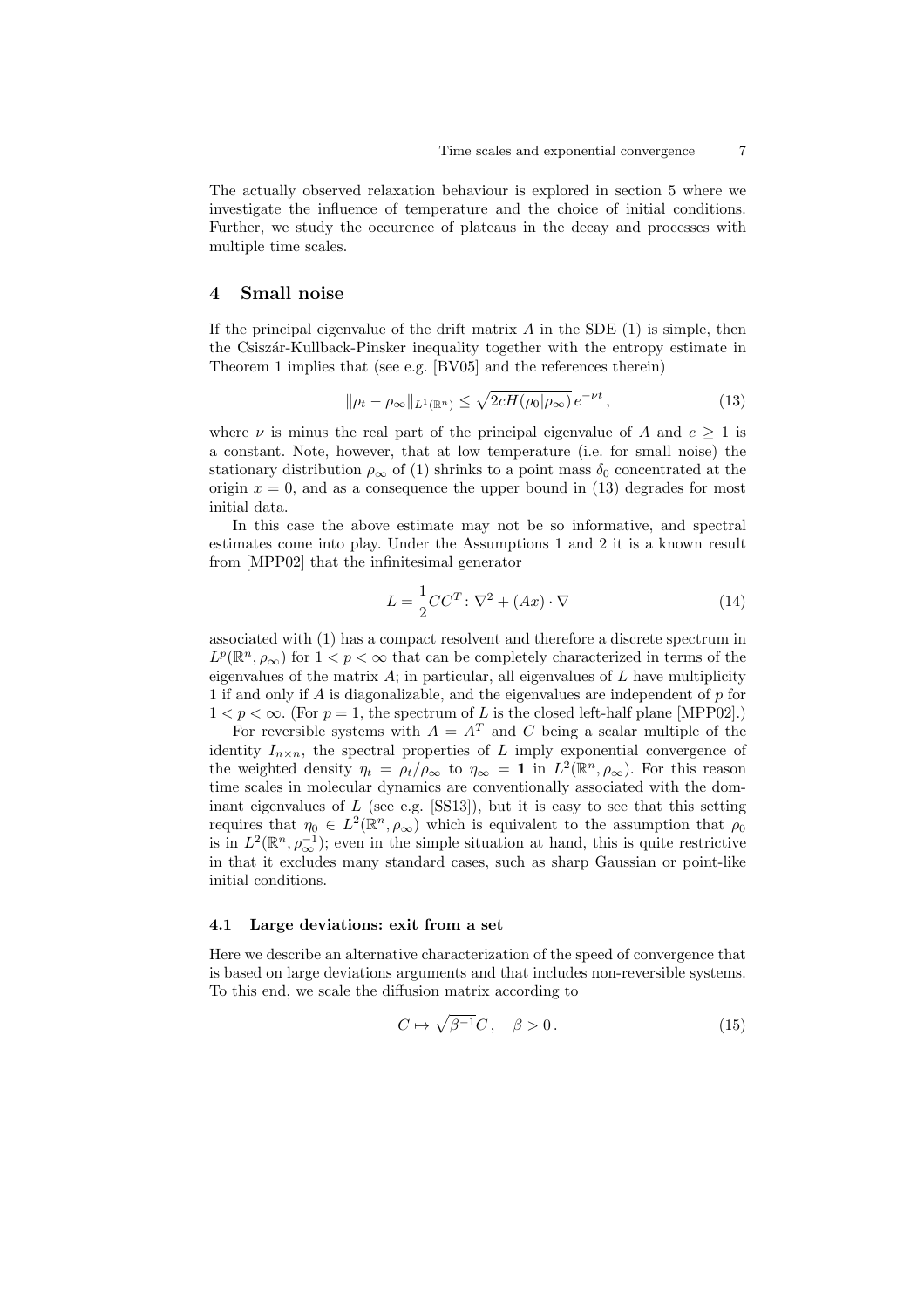We are interested in the situation  $\beta \gg 1$ , and, specifically, we want to study the probability that the process  $X_t = X_t^{\beta}$  leaves a bounded and open set O that contains the unique stable fixed point  $x = 0$ . Looking at exit probabilities and exit rates is motivated by the observation that the convergence of MCMC methods for sampling general multimodal distributions depends on the probability that the process leaves a basin of attraction [Liu04]; other applications in which characteristic time scales are associated with exit events are reliability analysis or risk assessment [MSB14]. Now let

$$
\tau = \inf\{t > 0 \colon X_t \notin O\} \tag{16}
$$

be the first exit time from the set O. As a consequence of the Donsker-Varadhan large deviations principle (see, e.g., [DV75,Ell85]), the quantity

$$
\gamma = -\lim_{t \to \infty} \frac{1}{t} \log P(\tau > t \, | \, X_0 = x) \tag{17}
$$

is the principal eigenvalue of  $-L$  equipped with homogeneous Dirichlet boundary values on  $\partial O$  that we assume to be smooth. That is,  $\gamma$  is the eigenvalue with the smallest real part that solves the eigenvalue problem

$$
-L\varphi(x) = \gamma\varphi(x), \ x \in O
$$
  

$$
\varphi(x) = 0, \qquad x \in \partial O.
$$
 (18)

Note that  $\varphi > 0$  in the interior of the domain as a consequence of the Perron-Frobenius theorem and Assumptions 1 and 2. Formally, the relationship (18) can be derived using the Feynman-Kac theorem for parabolic boundary value problems (e.g. [Øks03, Chapters 8–9]), with the separation ansatz

$$
P(\tau > t | X_0 = x) \simeq \varphi(x) \exp(-\gamma t) \quad \text{as} \quad t \to \infty \tag{19}
$$

that can be justified by the ergodicity of (1) under Assumptions 1 and 2; see also [SWH12]. This implies that for large  $t$  we have the asymptotics

$$
P(\tau > t) \simeq e^{-\gamma t} \quad \text{as} \quad t \to \infty \,, \tag{20}
$$

independent of the initial condition  $X_0 = x$ . The interpretation of the principal eigenvalue of reversible metastable systems is straighforward: the closer the principal eigenvalue  $\gamma > 0$  is to zero, the smaller is the probability to observe an exit from the set O before time t, where the dependence is exponential in  $\gamma$ .

Remark 1. It can be shown that the exit probability is exactly exponential when the initial probability density for  $X_0$  is the solution of the eigenvalue equation, with L being replaced by its formal  $L^2$  adjoint  $L^*$ . The corresponding eigenfunction is called the *quasi-stationary distribution*, and it has the property that exit times are exponentially distributed, which is relevant in the context of parallelized molecular sampling algorithms [LBLLP12].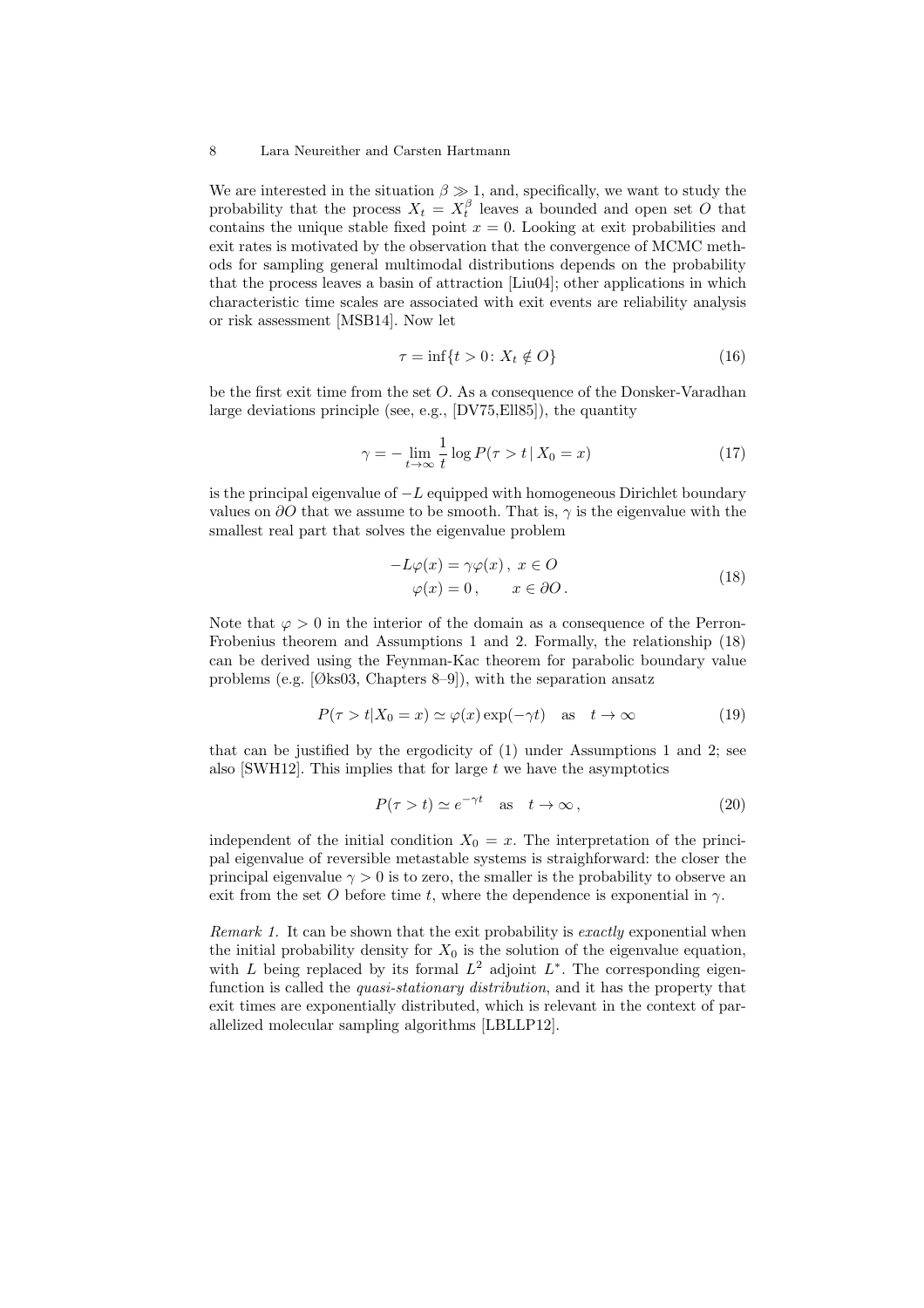#### 4.2 Small-noise approximation of the principal eigenvalue

We seek a computable and easily interpretable expression for  $\gamma$ , and we will argue that  $\gamma$  can be computed from the stationary covariance matrix  $\Sigma_{\infty}$ . To this end, we exploit a specific stochastic control interpretation of the principal eigenvalue that is due to Fleming and co-workers (see [Fle77,FM95,FS97]). Specifically, using that the strong maximum principle implies that the function  $\varphi$  in (18) is strictly positive in the interior of the domain, it follows that  $v = -\beta^{-1} \log \varphi$ solves the nonlinear boundary value problem

$$
Lv - \frac{1}{2} |\nabla v|_{CC^T}^2 = \gamma/\beta \tag{21}
$$

with  $|w|_{CC_T^T} = \sqrt{w^T C C^T w}$  denoting a weighted Euclidean pseudo-norm with weight  $CC^T \geq 0$  and the specification

$$
v(x) \to \infty \quad \text{as} \quad \text{dist}(x, \partial O) \to 0 \tag{22}
$$

for the function  $v$  when its arguments approach the boundary of  $O$ . Noting that

$$
-\frac{1}{2}|w|_{CC^T}^2 = \min_{a \in \mathbb{R}^n} \left\{ \frac{1}{2}|a|^2 + (Ca) \cdot w \right\},\tag{23}
$$

we observe that (21) is the dynamic programming equation of an ergodic stochastic control problem, which implies the following result (cf. [SWH12]):

Proposition 2. Under the previous assumptions, it holds that a.s.

$$
\gamma = \min_{u \in \mathcal{U}} \lim_{T \to \infty} \frac{\beta}{T} \mathbb{E} \left( \frac{1}{2} \int_0^T |u_t|^2 dt - \log \mathbf{1}_{\{\tau > T\}} \right) \tag{24}
$$

where  $\tau = \tau^u$  is the first exit time of the set O under the controlled process

$$
dX_t^u = (Cu_t + AX_t^u)dt + \sqrt{\beta^{-1}}C dW_t.
$$
\n(25)

and the minimization is over all Markovian controls  $u \in U$  such that (25) has a unique strong solution. Furthermore the minimum is unique and attained at  $u_t^* = \beta^{-1} C^T \nabla \log \varphi(X_t^{u^*})$  $u^u_t$  with  $\varphi \in C^2(O) \cap C(\overline{O})$  being the solution of (18).

In the limit  $\beta \to \infty$ , the corresponding dynamic programming equation (21) can be explicitly solved and it can be shown [FW12,EK87] that

$$
\gamma \simeq e^{-\beta R} \quad \text{as} \quad \beta \to \infty \,. \tag{26}
$$

Here  $R = \min{\{\Phi(x): x \in \partial O\}}$  is the large deviations rate function, with

$$
\Phi(x) = \lim_{T \to \infty} \min_{u} \left\{ \frac{1}{2} \int_0^T |u(t)|^2 dt : y(0) = 0, \, y(T) = x \right\} \tag{27}
$$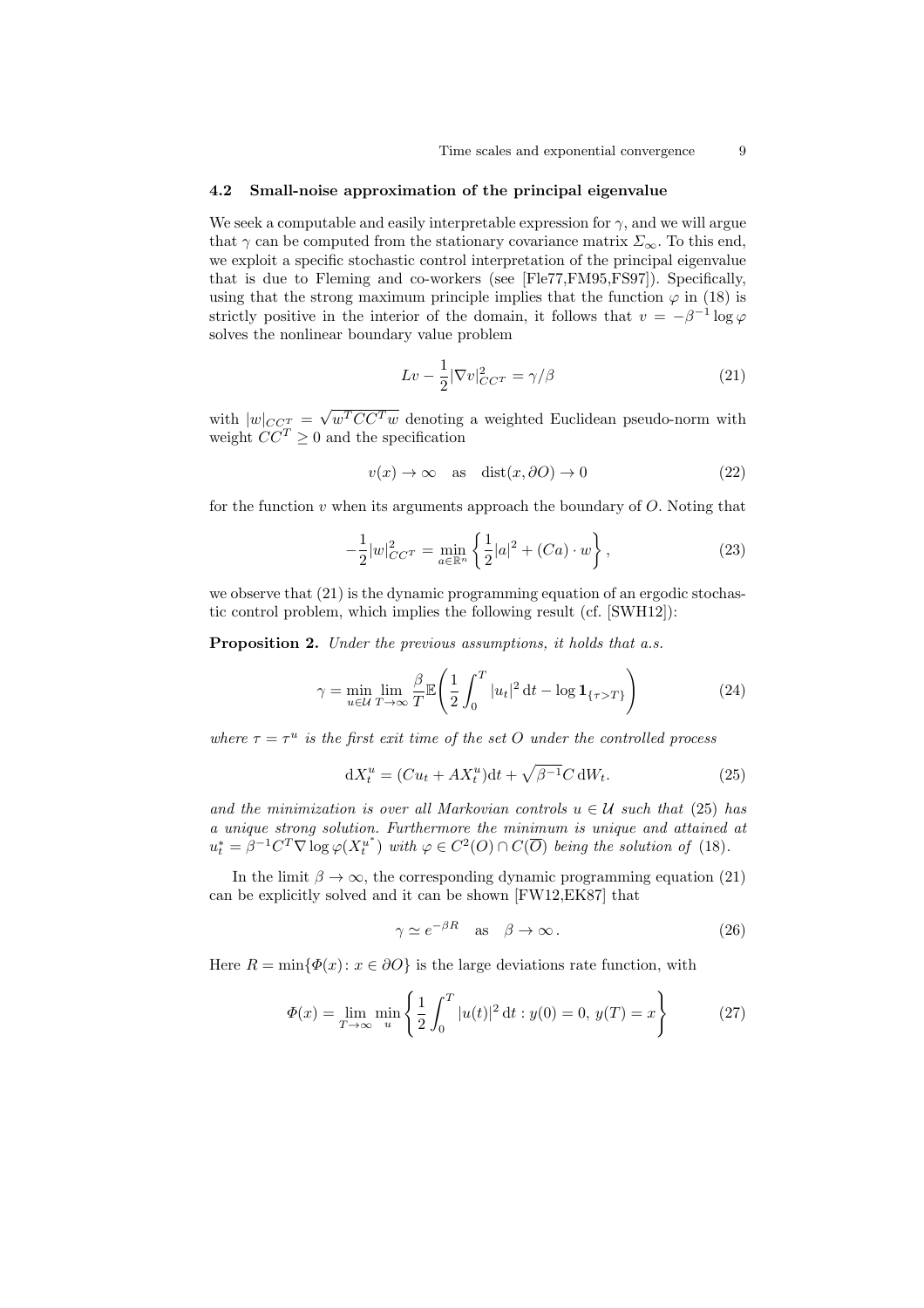being the associated quasi-potential and  $y(t) = y(t; t_0, y_0)$  being the solution of

$$
\dot{y}(t) = Ay(t) + Cu(t), \quad y(t_0) = y_0.
$$
\n(28)

Note that  $(27)$ – $(28)$  is the deterministic counterpart to the stochastic control problem Proposition 2 with  $\beta = 1$ . (The large parameter  $\beta$  has been absorbed in the exponent in (26). The dynamic programming equation corresponding to (27) then reads

$$
(Ax) \cdot \nabla \Phi - \frac{1}{2} |\nabla \Phi|_{CC^T}^2 = 0 \,, \quad \Phi(0) = 0 \,, \tag{29}
$$

where  $\Phi$  is—in contrast to the solution of the dynamic programming equation  $(21)$ —bounded on  $\overline{O}$ , as a consequence of the complete controllability of the control system (28). A simple calculation shows that

$$
\Phi(x) = \frac{1}{2}x^T \Sigma_{\infty}^{-1} x \,, \tag{30}
$$

with  $\Sigma_{\infty} \in \mathbb{R}^{n \times n}$  being the unique symmetric and positive definite solution of the Lyapunov equation  $A\Sigma_{\infty} + \Sigma_{\infty}A^{T} + CC^{T} = 0$ . The next statement is a straight consequence of the previous considerations (cf. [Zab85]):

Corollary 1. If  $O = \{x \in \mathbb{R}^n : |x| < 1\}$ , then

$$
\lim_{\beta \to \infty} \beta^{-1} \log \gamma = -(2\Lambda)^{-1},\tag{31}
$$

where  $\Lambda > 0$  is the largest eigenvalue of the asymptotic covariance matrix  $\Sigma_{\infty}$ .

We can interpret this result as follows: Recalling the large deviations principle (20) for large t, we can conclude that the probability of observing an exit from the *n*-dimensional unit sphere before time  $t$  behaves like

$$
P(\tau \le t) \simeq 1 - \exp\left(-t \exp\left(-\frac{\beta}{2A}\right)\right), \quad t, \beta \to \infty \tag{32}
$$

in the low-temperature regime. In other words, the probability of observing an exit before time  $t$  is large whenever the system is "easily controllable" (i.e. has large variance in some direction), whereas it is small if the system is "hardly controllable" (i.e. has uniformly small variance in all degrees of freedom).

# 4.3 Mean first exit times

Even though our asymptotics is not very precise, Corollary 1 has an interesting interpretation in terms of mean first exit times that is due to Zabczyk. In [Zab85, Thm. 6] it is shown that the mean first exit time satisfies

$$
\mathbb{E}[\tau] \simeq \exp\left(\frac{\beta}{2\Lambda}\right), \quad \beta \to \infty, \tag{33}
$$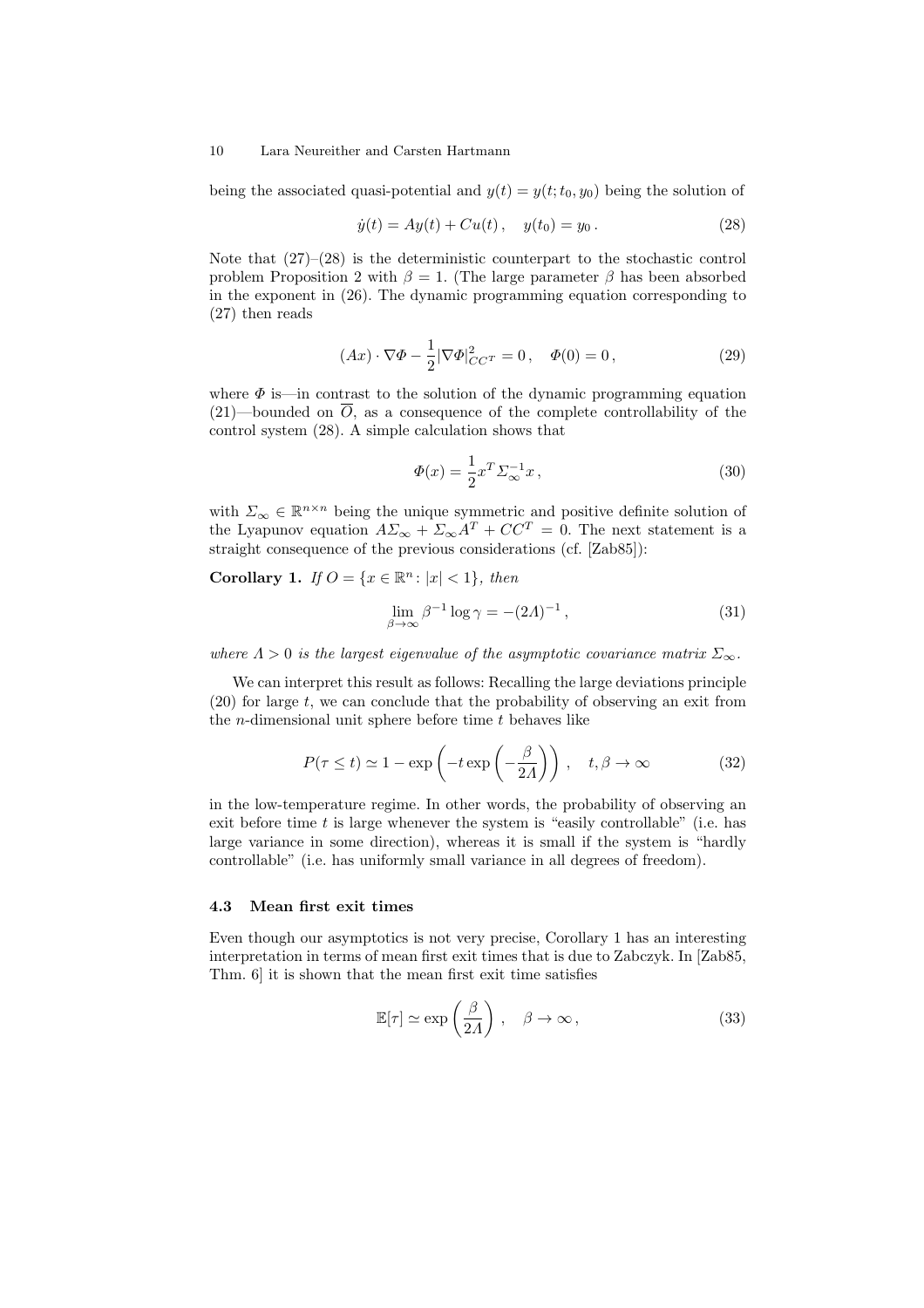which implies that

$$
P(\tau \le t) \simeq 1 - \exp\left(-\frac{t}{\mathbb{E}(\tau)}\right), \quad t, \beta \to \infty. \tag{34}
$$

For reversible diffusions with  $A = A<sup>T</sup>$  and  $C = I_{n \times n}$ , the largest non-zero eigenvalue  $\lambda_1$  of the operator L with Dirichlet boundary data satisfies  $\lambda_1 \simeq -(\mathbb{E}(\tau))^{-1}$ as  $\beta \to \infty$ , and thus the last equation is consistent with the well-known interpretation of the principal eigenvalue of a reversible diffusion as an exponential decay rate; for details we refer to [BGK05].

The following Proposition establishes a relation between the two exponential time scales that are determined by  $\nu = \min \{ \Re(\lambda) : -Av = \lambda v \}$  and  $\Lambda =$ max  $\{\lambda : \Sigma_{\infty} v = \lambda v\};$  cf. [DSC96, Lem. 3.1] and Remark 2 below.

**Proposition 3.** Let A and C fulfill Assumptions 1 and 2, and let  $\Sigma_{\infty}$  solve the corresponding Lyapunov equation (3) for  $\beta = 1$ . Let w be the normalized eigenvector of  $-A$  which corresponds to  $\nu$ , i.e.  $-Aw = \nu w$ . Introduce the splitting of  $w = w_{\text{Ker}} + w_{\text{Im}}$ , where  $w_{\text{Ker}} \in \text{ker}(D)$ ,  $D = CC^T$  and  $w_{\text{Im}} \in Im(D)$ . Further denote by  $\lambda_{\min}(D)$  the smallest non-zero eigenvalue of D. Then

$$
\nu \ge \frac{\lambda_{\min}(D)}{2\Lambda} |w_{\text{Im}}|.
$$
\n(35)

*Proof.* First note, that due to Assumption 2 we have  $w_{\text{Im}} \neq 0$ , but  $w_{\text{Ker}} = 0$ is possible. Multiplying the Lyapunov equation  $A\Sigma + \Sigma A^{T} = -D$  from the left and right by  $w^T$  and w we find that  $2\nu w^T \Sigma w = w^T D w$ .

Now,  $w^T \Sigma w \le \Lambda$  and  $w^T D w = w_{\text{Im}}^T D w_{\text{Im}} \ge \lambda_{\text{min}}(D)|w_{\text{Im}}|$  which together yields the assertion.

Remark 2. The inequality (35) is sharp. In the reversible case with  $A = A<sup>T</sup>$ negative definite and  $C = I_{n \times n}$ , the matrix  $A = -\nabla^2 V$  can be interpreted as the Hessian of a quadratic potential

$$
V(x) = -\frac{1}{2}x^T A x, \qquad (36)
$$

such that the stationary distribution  $\rho_{\infty}$  of (1) has a density proportional to  $\exp(-V/2)$ . As a consequence, the Lyapunov equation  $A\Sigma + \Sigma A + I_{n \times n} = 0$  has an explicit solution  $\Sigma$  with  $2\Sigma = -A^{-1}$  and  $2\nu = 1/\Lambda$ . In view of the exponential bound in Theorem 1 and the relation  $\lambda_1 \simeq -(\mathbb{E}(\tau))^{-1}$  for reversible diffusions, (35) furnishes the known connection between the principal eigenvalue of a finite Markov chain and the logarithmic Sobolev constant of the corresponding invariant measure (see [DSC96, Lem. 3.1]).

# 5 Numerical Examples

We will restrict ourselves to two and three dimensional examples, since the intention here is to only illustrate certain characteristics of the convergence behaviour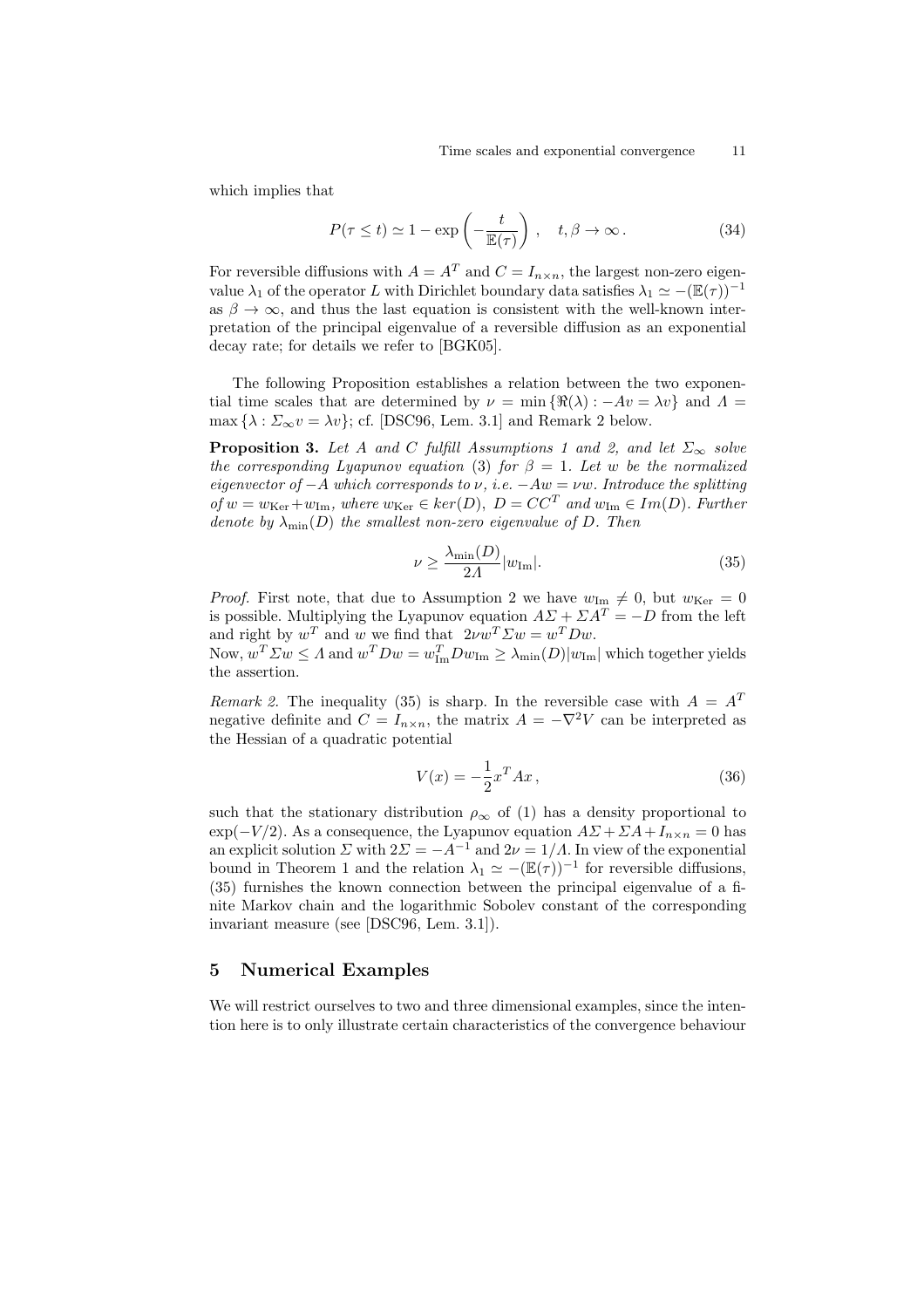of the system. As in the previous section we consider processes described by a SDE of the general form

$$
dX_t = AX_t dt + \sqrt{\beta^{-1}} C dW_t
$$
\n(37)

where  $A$  and  $C$  fulfill the necessary Assumptions 1 and 2.

We will first discuss general dependencies for a given system  $(A, C)$  with respect to the temperature and initial conditions. Further, we shortly discuss the occurence of plateaus and the case where the system has multiple time scales.

#### 5.1 Dependencies on the temperature and initial conditions

In order to study the influence which temperature has on our system we split up the relative entropy into three different terms of which the first two correspond to the relaxation of the covariance and the last one to the relaxation of the mean.

$$
H(t) := \int \log \left(\frac{\rho_t}{\rho_{\infty}}\right) \rho_t \, dx
$$
  
= 
$$
\frac{1}{2} \left[ \underbrace{\text{Tr}(\Sigma_t \Sigma_{\infty}^{-1}) - n}_{=a(t)} + \underbrace{-(\log \det(\Sigma_t \Sigma_{\infty}^{-1}))}_{=b(t)} + \underbrace{\mu_t^T \Sigma_{\infty}^{-1} \mu_t}_{=c(t)} \right].
$$

Specifically, we can interpret these terms in the following sense. The term  $a$ embodies the relaxation of the covariance  $\Sigma_t$  to  $\Sigma_{\infty}$ , whereas b ensures the normalization of the densities and finally c comprises the relaxation of the mean  $\mu_t$ to 0.

We consider the following example where drift and diffusion are given by

$$
A = -\begin{pmatrix} 1 & 3 \\ 0 & 2 \end{pmatrix}, \ C = \begin{pmatrix} 0 & 0 \\ 0 & 1 \end{pmatrix}.
$$

In Figure 1 we illustrate temperature-effects. Recall that for a process given by (37) and  $\Sigma_0 = 0$ , the covariance  $\Sigma_t$  at time t is given by

$$
\Sigma_t = \beta^{-1} \int_0^t e^{A(t-s)} C C^T e^{A^T(t-s)} ds.
$$
\n(38)

Hence, the only term which is temperature dependence is  $c(t)$ , due to  $\Sigma_{\infty}^{-1}$ . Furthermore  $c(t)$  grows as  $\beta \to \infty$ , i.e. for small temperatures  $c(t)$  dominates the relaxation behaviour. The terms  $a(t)$  and  $b(t)$  do not have any temperature dependence because of the multiplication by another temperature dependent term  $\Sigma_t$ , such that  $\beta$  and  $\beta^{-1}$  cancel. This means that for larger temperatures the relaxation is governed by  $a$  and  $b$ , which describe the equilibration of the covariance (see Figure 1 right panel and Figure 2 upper right panel). Note that a and b always have opposite signs, and they change sign depending on whether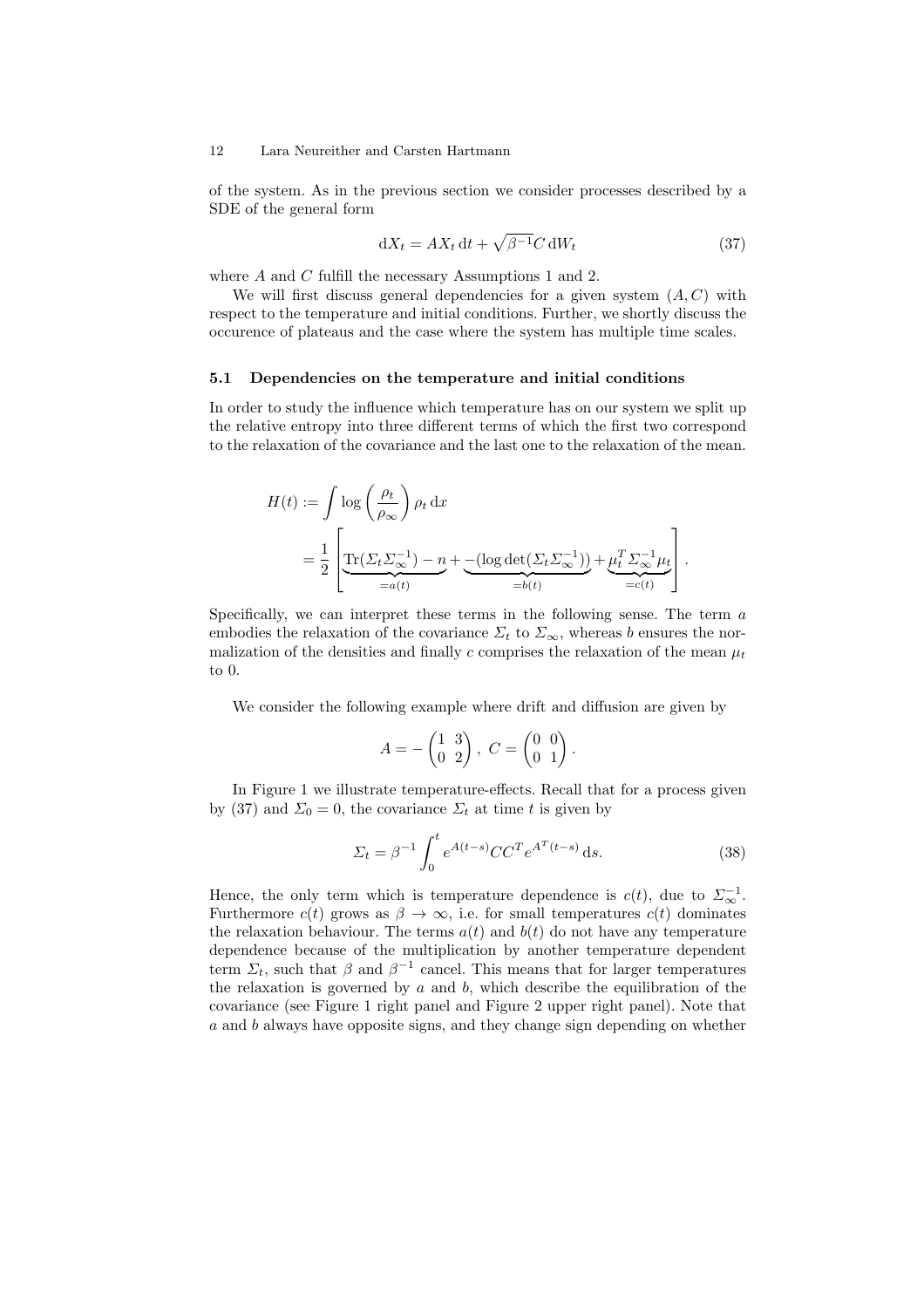$\Sigma_t > \Sigma_\infty$  or  $\Sigma_t < \Sigma_\infty$ . In the first case, i.e. when  $\Sigma_t > \Sigma_\infty$ ,  $a(t)$  is strictly positive and contributes the most, in the second case it is  $b(t)$  that dominates. For small temperature  $c(t)$  plays this role (see Figure 1 left panel), and the overall relaxation is mainly determined by the relaxation of the mean.



**Fig. 1.** Temperature-effects: the initial conditions are fixed. Left: low temperature ( $\beta$  =  $10^3$ ), right: high temperature  $(\beta = 10^{-2})$ .

Figure 2 shows the strong influence of the initial conditions on the relaxation behaviour, which is the only parameter varied in this figure. If we choose an eigenvector of the drift matrix  $A$  as a deterministic initial condition, this will yield exponential decay with the corresponding eigenvalue (left panel). The initial conditions can also be chosen such that one observes a plateau where  $H(t) = 0$  (upper right and lower panel). This also leads to the constant c of Theorem 1 being strictly greater than 1. Which term contributes the most to the total relaxation behaviour then depends on the choice of the initial covariance  $\Sigma_0$ . If  $\Sigma_0 > \Sigma_\infty$  then  $a(t)$  is the governing term (if the temperature is not too low), otherwise  $c(t)$  will take this role.

Remark on the occurence of plateaus We shortly discuss the occurence of plateaus here. Relaxation to the equilibrium state pauses if and only if the time derivative of  $H(t)$  vanishes (i.e. when  $H(t) = 0$ ), which is equivalent to the Fisher information being zero. Indeed, this can only happen if the diffusion is degenerate, for otherwise the Fisher information is strictly positive due to (6). Still, we can find regimes that are almost plateaus, even though the diffusion is non-degenerate.

Let us consider the example given by

$$
A = -\begin{pmatrix} 1 & 18 \\ 0 & 10 \end{pmatrix}, C_{\text{deg}} = \begin{pmatrix} 0 & 0 \\ 0 & 1 \end{pmatrix} \text{ and } C = \begin{pmatrix} 1 & 0 \\ 0 & 1 \end{pmatrix}.
$$

We can choose the initial conditions such that in the degenerate case  $H(t)|_{t=0.25} =$ 0 and in the non-degenerate case  $H(t)|_{t=0.25} \approx 0$ , and we find that we almost cannot distinguish between the two cases, see Figure 3.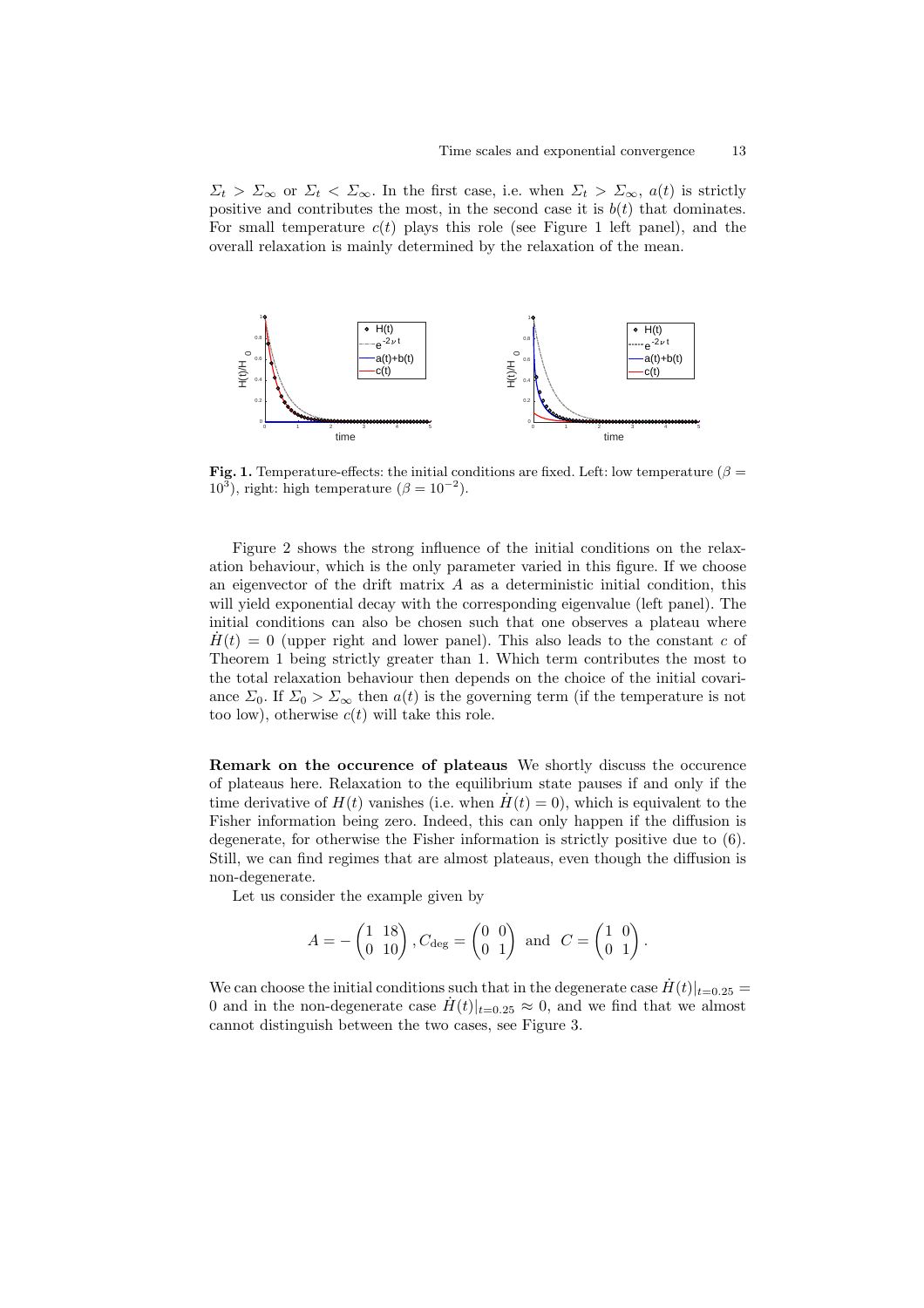

Fig. 2. Influence of the initial conditions when the temperature is fixed  $\beta = 20$ . Upper left:  $x_0 = \left(\frac{20}{3}, \frac{10}{3}\right)^T$  (eigenvector of A corresponding to  $\lambda = 2$ ); upper right:  $x_0 \sim$  $\mathcal{N}((1.2840, -0.9023)^T, \Sigma_0), \Sigma_0 > \Sigma_{\infty};$  lower:  $x_0 = (1.2840, -0.9023)^T, \Sigma_0 = 0.$ 



Fig. 3. Comparison of the relaxation behaviour for two processes with the same drift and degenerate or non-degenerate diffusion.

# 5.2 Multiple time scales: partitioning into slow and fast

We now split up the relative entropy into two terms, where one depends on conditional distributions and the other on marginal ones. More specifically, consider a process  $(Z_t)_{(t\geq0)}$  which consists of two components  $Z = (X, Y)$ . We will think of X being the slow component and Y the fast one. Denote by  $\rho(z)$  the density of the joint process, by  $\bar{\rho}(x)$  the marginal density of X and by  $\hat{\rho}(y; x)$  the conditional density of Y where  $X = x$  is given. We can always do the following computation which yields a partition of the relative entropy into conditional and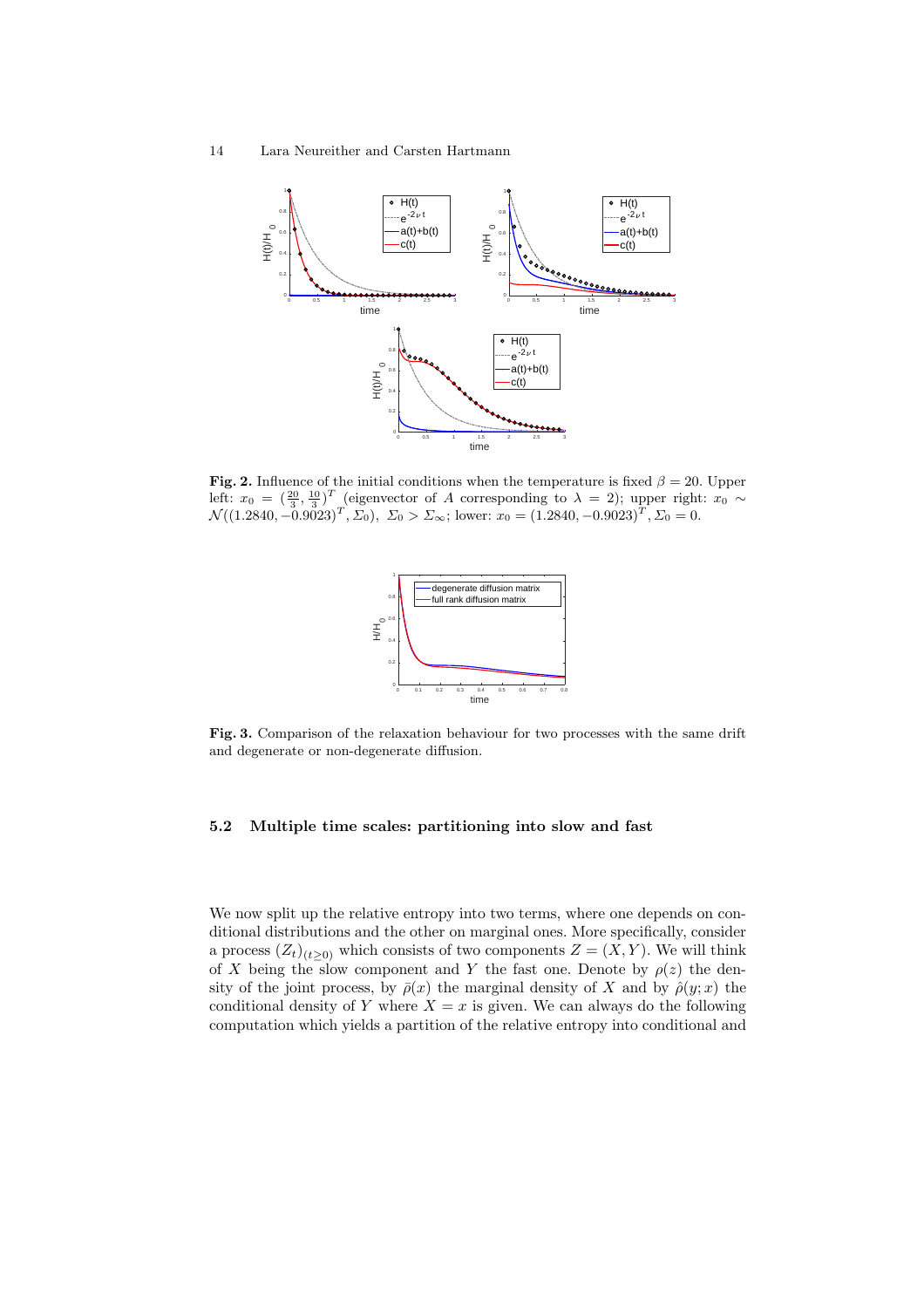marginal terms:

$$
H_Z(t) := H(\rho_t | \rho_\infty)
$$
  
=  $\int \int \bar{\rho}_t \hat{\rho}_t \log \left( \frac{\bar{\rho}_t}{\bar{\rho}_\infty} \right) dy dx + \int \int \bar{\rho}_t \hat{\rho}_t \log \left( \frac{\hat{\rho}_t}{\hat{\rho}_\infty} \right) dy dx$   
=  $H(\bar{\rho}_t | \bar{\rho}_\infty) + \int H(\hat{\rho}_t | \hat{\rho}_\infty) \bar{\rho}_t dx$   
=  $H_X(t) + \mathbb{E}_{\bar{\rho}_t} (H_{Y|X=x}(t)).$ 

In the example of this section we investigate the contribution of the two terms, namely the conditional and the marginal term, to the overall decay in relative entropy.

From Langevin to overdamped Langevin The example we consider here is given by a Langevin equation with a time scale parameter  $0 < \varepsilon \leq 1$  (and all constants set equal to one). The coefficients read

$$
A = \begin{pmatrix} 0 & -\varepsilon^{-1} \\ \varepsilon^{-1} & \varepsilon^{-2} \end{pmatrix}, C = \begin{pmatrix} 0 \\ \varepsilon^{-1} \end{pmatrix}.
$$

Note that for  $\varepsilon \to 0$ , the first component of the dynamics approaches the overdamped Langevin equation [Pav14].



Fig. 4. Decay of the relative entropy for Langevin dynamics and no time scale separation, i.e.  $\varepsilon = 1$  (left) and  $\varepsilon = 0.08$  (right) and initial condition  $z_0 = -(5, 5)^T$ .

No time scale separation This case is depicted in Figure 4 in the left panel and we see that  $c > 1$  again. Additionally, the conditional and marginal terms are not monotonically decreasing in time, but can in fact increase. This is due to the fact that when computing the time derivative of e.g.  $H(\bar{\rho}_t|\bar{\rho}_{\infty})$  one finds as usually the Fisher information, but furthermore another term appears which can be estimated by the empirical measure large deviations rate functional; see [Sha17, Ch. 2]. The empirical measure large deviations rate functional of  $\bar{\rho}_t$  and  $\bar{\rho}_{\infty}$  will in general be non-zero, since the time evolution of  $\bar{\rho}_t$  is still described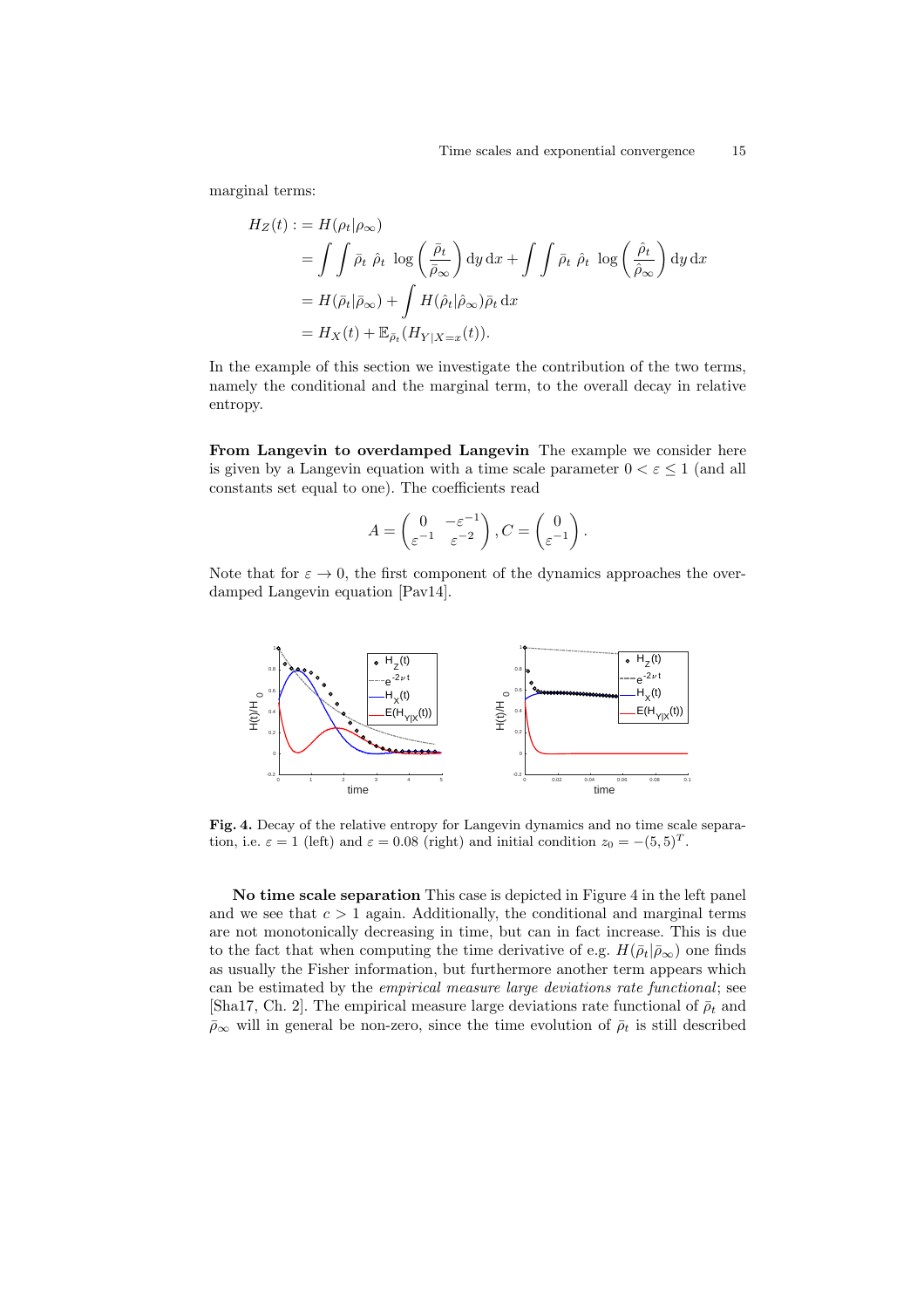by the Fokker-Planck equation of the full process which differs from the Fokker-Planck equation which has  $\bar{\rho}_{\infty}$  as equilibrium.

Note that the increase of the relative entropy in time cannot be traced back to the irreversibility of the process, but can also be observed for reversible processes with appropriate initial conditions.

Time scale separation We introduce a time scale separation by setting  $\varepsilon = 0.08$  (see Figure 4 right panel) ands now refer to X as the slow process and Y as the fast one. The *a priori* assignment of slow and fast degrees of freedom agrees with the observation in the plots: for  $\varepsilon \to 0$  the conditional term  $H_{Y|X=x}(t)$  relaxes almost instantaneously to its equilibrium. Accordingly, the marginal term  $H_X(t)$  governs the long term behaviour of the overall relaxation. This observation suggests that we can use the partitioning of relative entropy into conditional and marginal terms as a definition for fast and slow degrees of freedom.

Furthermore, we observe that as  $\varepsilon \to 0$  both terms, conditional and marginal, become monotonically decreasing.

# 6 Outlook and Discussion

In the previous section we have seen that relative entropy may be used as a tool to define fast and slow degrees of freedom. That is, the fast variable is defined via an almost immediate relaxation of its conditional density  $\hat{\rho}_t$ , with the slow variable being fixed. At the same time the slow variable is defined via the comparatively slow relaxation of its marginal density  $\bar{\rho}_t$ . Furthermore, the slow variable will govern the collective relaxation after very short time once the fast one has relaxed. This definition of fast and slow agrees with the coarsegraining concepts of averaging and homogenization in the reversible case and the conditional expectation (cf. [LL10]) in the general case. These methods seek low dimensional effective dynamics which are built by computing expectations of the slow variables' dynamics with respect to the conditional invariant distributions of the fast variables given the slow ones. The underlying idea is that the fast variables relax almost instantaneously such that their force on the dynamics is well captured by the statistics of their invariant distribution.

Moreover, being able to identify fast and slow degrees of freedom in the linear case brings up the question whether this can be extended to a more general, i.e. non-linear setting. In the case of a reversible diffusion described by

$$
dX_t = -\nabla V(X_t) dt + \sqrt{\beta^{-1}} dW_t
$$
\n(39)

with  $V$  being a confinement potential which grows sufficiently fast at infinity, it is known that, in the small temperature limit, the slowest processes—given by mean first passage times across the highest energy barriers—can be associated with the eigenvalues of the generator in a hierarchical manner [BGK05]. Furthermore, the eigenvalues describe the convergence to equilibrium in the  $\rho_{\infty}^{-1}$  weighted  $L^2$ norm. This analysis is inherent to the reversible case but a natural generalization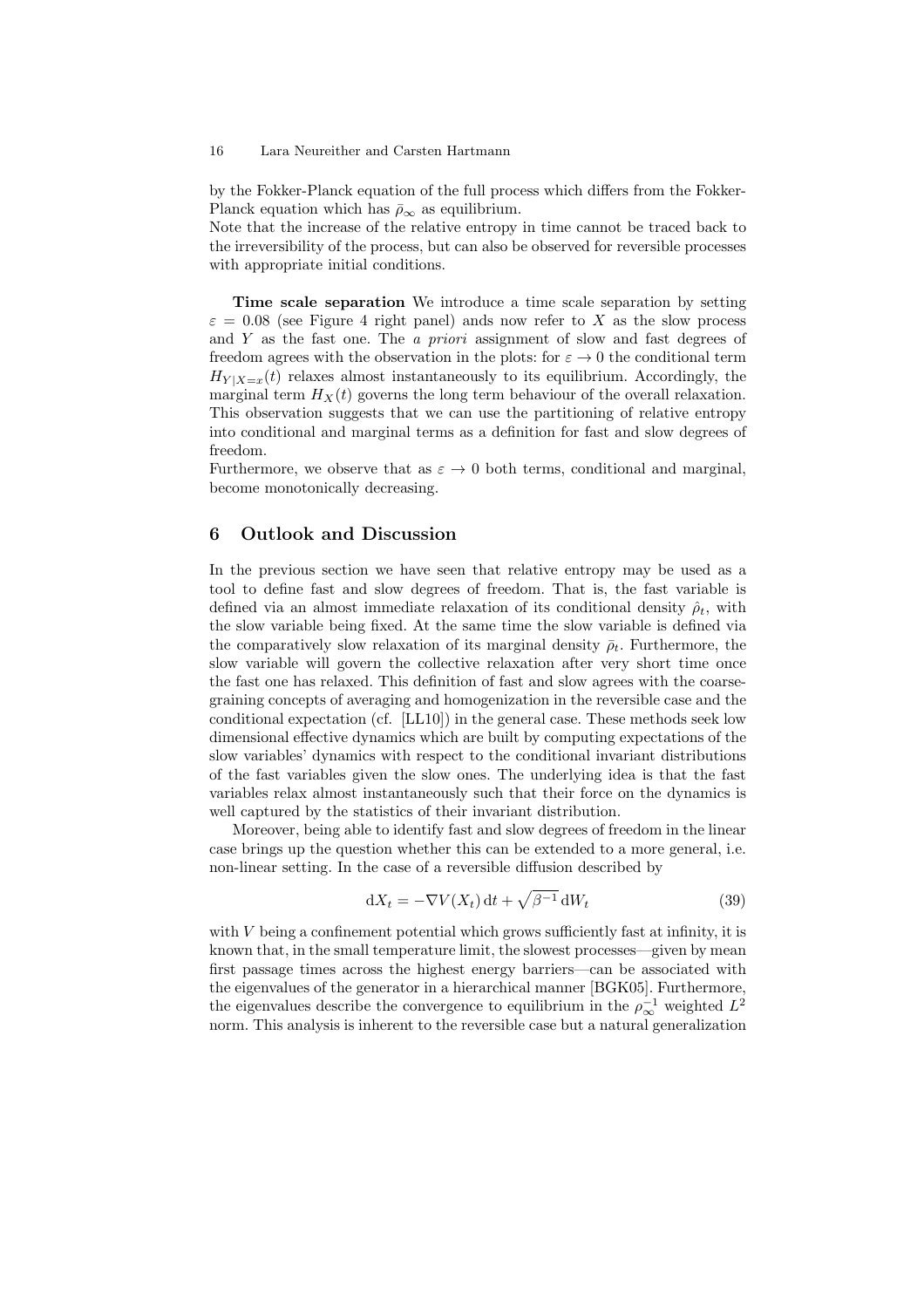of convergence to equilibrium in  $L^2$  is given by convergence in relative entropy. Hence, the question of whether one is able to formulate a hierarchical ordering of the systems processes according to the relaxation time scales determined by the convergence in relative entropy—for reversible as well as irreversible processes is reasonable (cf. [MS14, Remark 2.16])

Another topic that we have not touched here is the acceleration of the convergence to equilibrium by changing the drift and diffusion. Improving the convergence speed by making a reversible process irreversible, such that the equilibrium distribution is preserved has been intensively discussed in the last few years, see e.g. [LNP13], [GM16] or [KJZ17]. In [GM16] the eigenvalues of the drift matrix are optimized by changing both drift and diffusion while keeping the total amount of randomness, i.e.  $Tr(D)$  fixed. In [LNP13], in contrast, a reversible diffusion of the form  $(39)$  with V being quadratic is altered by adding a skewsymmetric drift term. We want to emphasize that the skew-symmetric term can be interpreted as a control as in (25) where accelerating the dynamics by minimizing the real part of the eigenvalue of the drift matrix then corresponds to what is called a *stabilization problem* in control theory (see e.g. [Zab09, Ch. 2]). An alternative is to apply a control so as to maximise the probability of making large excursions or an exit from a metastable set, without changing the stationary distribution. Similar ideas have been proposed by Pavon and Ticozzi [PT06], and we leave the application to numerical sampling problems for future work.

Acknowledgements. This research has been partially funded by Deutsche Forschungsgemeinschaft (DFG) through the grant CRC 1114 "Scaling Cascades in Complex Systems", Projects A05 "Probing scales in equilibrated systems by optimal nonequilibrium forcing" and B05 "Origin of the scaling cascades in protein dynamics".

# References

- [ACJ08] Anton Arnold, Eric Carlen, and Qiangchang Ju. Large-time behavior of non-symmetric Fokker-Planck type equations. Communications on Stochastic Analysis, 2(1):153–175, 2008.
- [AE14] Anton Arnold and Jan Erb. Sharp entropy decay for hypocoercive and non-symmetric Fokker-Planck equations with linear drift. arXiv preprint arXiv:1409.5425, 2014.
- [AMTU01] Anton Arnold, Peter Markowich, Giuseppe Toscani, and Andreas Unterreiter. On convex Sobolev inequalities and the rate of convergence to equilibrium for Fokker-Planck type equations. Commun. Part. Diff. Eq., 26(1- 2):43–100, 2001.
- [Ant05] Athanasios C. Antoulas. Approximation of large-scale dynamical systems. SIAM, 2005.
- [BdH15] A. Bovier and F. den Hollander. Metastability: A Potential-Theoretic Approach, volume 351 of Grundlehren der mathematischen Wissenschaften. Springer International, 2015.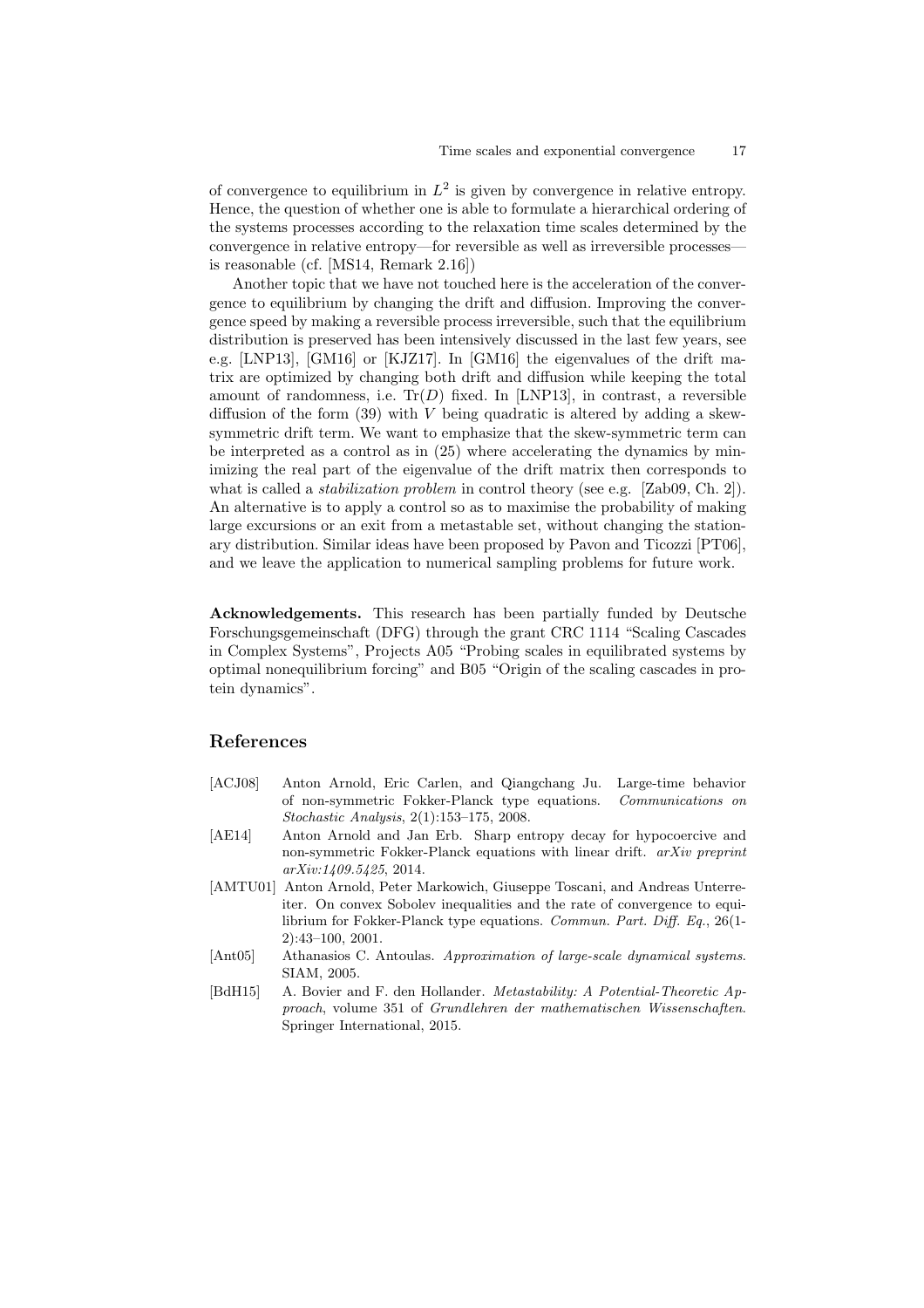- 18 Lara Neureither and Carsten Hartmann
- [BE85] Dominique Bakry and Michel Emery. Diffusions hypercontractives. In ´ J. Azéma and M. Yor, editors, Séminaire de Probabilités XIX 1983/84, volume 1123 of Lecture Notes in Mathematics, pages 177–206. Springer, Berlin, Heidelberg, 1985.
- [Ber13] N. Berglund. Kramers' law: Validity, derivations and generalisations. Markov Process Relat., 19(3):459–490, 2013.
- [BGK05] Anton Bovier, Véronique Gayrard, and Markus Klein. Metastability in reversible diffusion processes ii: Precise asymptotics for small eigenvalues. Journal of the European Mathematical Society, 7(1):69–99, 2005.
- [BV05] François Bolley and Cédric Villani. Weighted Csiszár-Kullback-Pinsker inequalities and applications to transportation inequalities. Annales de la Faculté des Sciences de Toulouse: Mathématiques, 14(3):331-352, 2005.
- [CC96] Mary Kathryn Cowles and Bradley P. Carlin. Markov chain monte carlo convergence diagnostics: A comparative review. J. Am. Stat. Assoc., 91(434):883–904, 1996.
- [CT15] Raphaël Chetrite and Hugo Touchette. Nonequilibrium markov processes conditioned on large deviations. Annales Henri Poincaré,  $16(9):2005-2057$ , 2015.
- [Day87] Martin V. Day. Recent progress on the small parameter exit problem. Stochastics: An International Journal of Probability and Stochastic Processes, 20(2):121–150, 1987.
- [DSC96] P. Diaconis and L. Saloff-Coste. Logarithmic sobolev inequalities for finite markov chains. Ann. Appl. Probab., 6(3):695–750, 1996.
- [DV75] Monroe D. Donsker and S.R. Srinivasa Varadhan. On a variational formula for the principal eigenvalue for operators with maximum principle. Proceedings of the National Academy of Sciences, 72(3):780–783, 1975.
- [DW04] P. Dupuis and H. Wang. Importance sampling, large deviations, and differential games. Stochastics and Stochastic Rep., 76(6):481–508, 2004.
- [EK87] Alexander Eizenberg and Yuri Kifer. The asymptotic behavior of the principal eigenvalue in a singular perturbation problem with invariant boundaries. Probability theory and related fields, 76(4):439–476, 1987.
- [Ell85] Richard S. Ellis. Entropy, Large Deviations and Statistical Mechanics. Springer, Berlin, 1985.
- [Fle77] Wendell H. Fleming. Exit probabilities and optimal stochastic control. Applied Mathematics & Optimization, 4:329–346, 1977.
- [FM95] Wendell H. Fleming and William M. McEneaney. Risk-sensitive control on an infinite time horizon. SIAM Journal on Control and Optimization, 33(6):1881–1915, 1995.
- [FS97] Wendell H Fleming and Shuenn-Jyi Sheu. Asymptotics for the principal eigenvalue and eigenfunction of a nearly first-order operator with large potential. Ann. Probab., pages 1953–1994, 1997.
- [FW12] M. I. Freidlin and A. D. Wentzell. Random perturbations of dynamical systems, volume 260. Springer, 2012.
- [GM16] Arnaud Guillin and Pierre Monmarché. Optimal linear drift for the speed of convergence of an hypoelliptic diffusion. Electron. Commun. Probab., 21, 2016.
- [HMS04] Wilhelm Huisinga, Sean Meyn, and Christof Schütte. Phase transitions and metastability in Markovian and molecular systems. Ann. Appl. Probab., 14(1):419–458, 2004.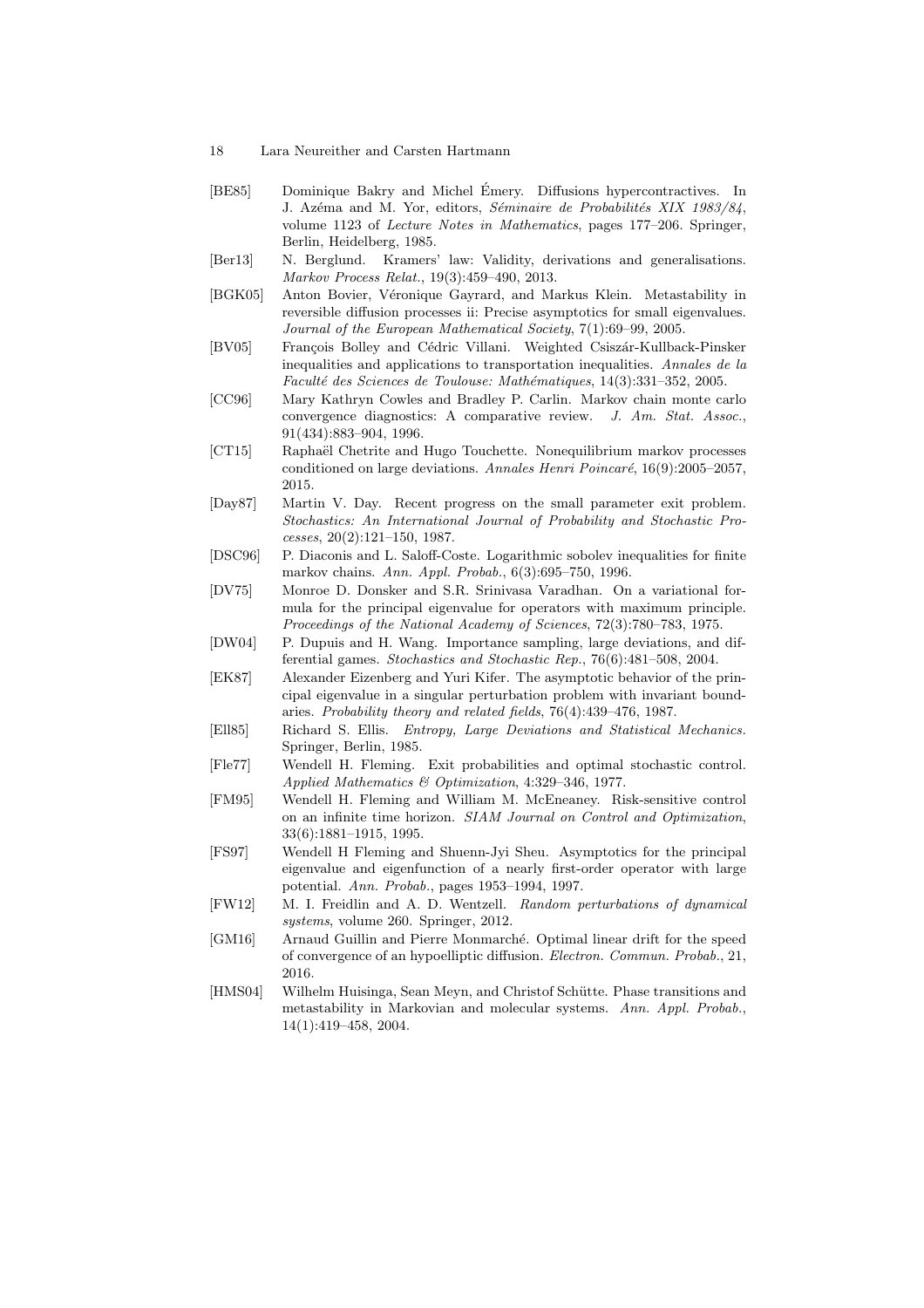- [HS06] Wilhelm Huisinga and Bernd Schmidt. Metastability and dominant eigenvalues of transfer operators. In Benedict Leimkuhler, Christophe Chipot, Ron Elber, Aatto Laaksonen, Alan Mark, Tamar Schlick, Christoph Schütte, and Robert Skeel, editors, New Algorithms for Macromolecular Simulation, pages 167–182. Springer, Berlin, Heidelberg, 2006.
- [HSZ16] Carsten Hartmann, Christof Schtte, and Wei Zhang. Model reduction algorithms for optimal control and importance sampling of diffusions. Nonlinearity, 29(8):2298–2326, 2016.
- [HTB90] Peter Hänggi, Peter Talkner, and Michal Borkovec. Reaction-rate theory: fifty years after kramers. Rev. Mod. Phys., 62:251–341, 1990.
- [IVS01] Peter Imkeller and Jin-Song Von Storch. Stochastic Climate Models. Progress in Probability. Springer, New York, 2001.
- [JS14] Robert L. Jack and Peter Sollich. Large deviations of the dynamical activity in the east model: analysing structure in biased trajectories. J. Phys. A, 47(1):015003, 2014.
- [KJZ17] Marcus Kaiser, Robert L. Jack, and Johannes Zimmer. Acceleration of convergence to equilibrium in Markov chains by breaking detailed balance. J. Stat. Phys., 168(2):259–287, 2017.
- [LB17] Valerio Lucarini and Tamás Bódai. Edge states in the climate system: exploring global instabilities and critical transitions. Nonlinearity, 30(7):R32, 2017.
- [LBLLP12] Claude Le Bris, Tony Lelièvre, Mitchell Luskin, and Danny Perez. A mathematical formalization of the parallel replica dynamics. Monte Carlo Methods Appl., 18(2):119–146, 2012.
- [Liu04] Jun S. Liu. *Monte Carlo Strategies in Scientific Computing*. Springer, 2004.<br>[LL10] Frédéric Legoll and Tony Lelièvre. Effective dynamics using conditional
- Frédéric Legoll and Tony Lelièvre. Effective dynamics using conditional expectations. Nonlinearity, 23(9):2131–2163, September 2010.
- [LNP13] Tony Lelièvre, Francis Nier, and Grigorios A. Pavliotis. Optimal nonreversible linear drift for the convergence to equilibrium of a diffusion. J. Stat. Phys., 152(2):237–274, 2013.
- [LS16] Tony Lelièvre and Gabriel Stoltz. Partial differential equations and stochastic methods in molecular dynamics. Acta Numerica, 25:681–880, 2016.
- [MPP02] Giorgio Metafune, Diego Pallara, and Enrico Priola. Spectrum of Ornstein-Uhlenbeck Operators in Lp Spaces with Respect to Invariant Measures. Journal of Functional Analysis, 196(1):40–60, 2002.
- [MS14] Georg Menz and André Schlichting. Poincaré and logarithmic Sobolev inequalities by decomposition of the energy landscape. Ann. Probab., 42(5):1809–1884, 2014.
- [MSB14] Sebastián Martorell, Carlos Guedes Soares, and Julie Barnett. Safety, Reliability and Risk Analysis: Theory, Methods and Applications. CRC Press, 2014.
- [MV00] Peter A. Markowich and Cédric Villani. On the trend to equilibrium for the Fokker-Planck equation: an interplay between physics and functional analysis. Mat. Contemp, 19:1–29, 2000.
- [NH05] F. Nier and B. Helffer. Hypoelliptic Estimates and Spectral Theory for Fokker-Planck Operators and Witten Laplacians, volume 1862 of Lecture Notes in Mathematics. Springer, Berlin, Heidelberg, 2005.
- [Øks03] Bernt K. Øksendal. Stochastic Differential Equations: An Introduction With Applications. Springer, 2003.
- [Pav14] Grigorios A. Pavliotis. Stochastic processes and applications, volume 60 of Texts in Applied Mathematics. Springer, 2014.